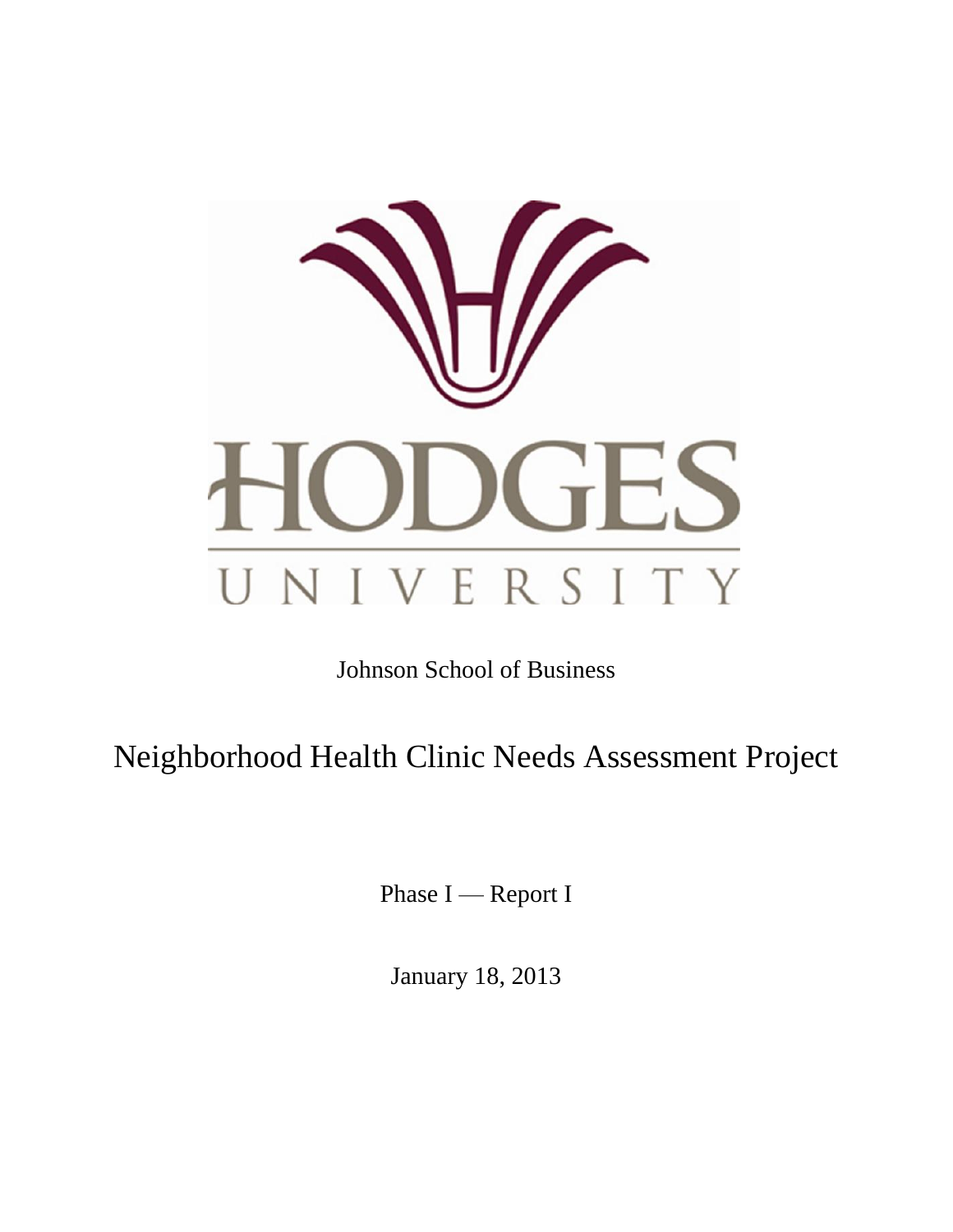Copyright © 2012 by Johnson School of Business, Hodges University. All rights reserved, including the right of reproduction in whole or in part in any form.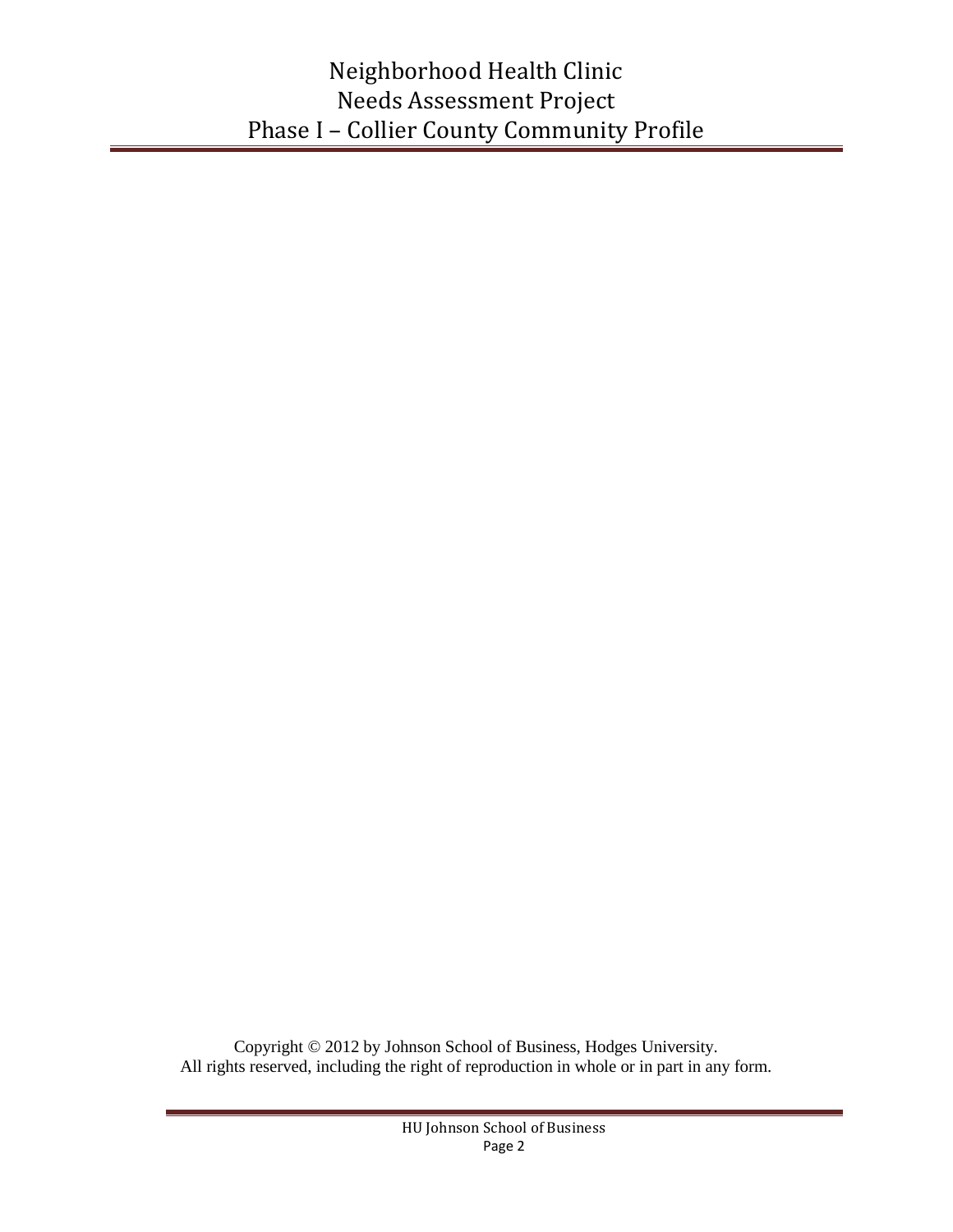### **Contact Information**

Dr. Aysegul Timur, [atimur@hodges.edu](mailto:atimur@hodges.edu)

Dr. Gerald Franz, [gfranz@hodges.edu](mailto:gfranz@hodges.edu)

Anke Stugk, MBA, [astugk@hodges.edu](mailto:astugk@hodges.edu)

Davor Pranjic, MA, [dpranjic@hodges.edu](mailto:dpranjic@hodges.edu)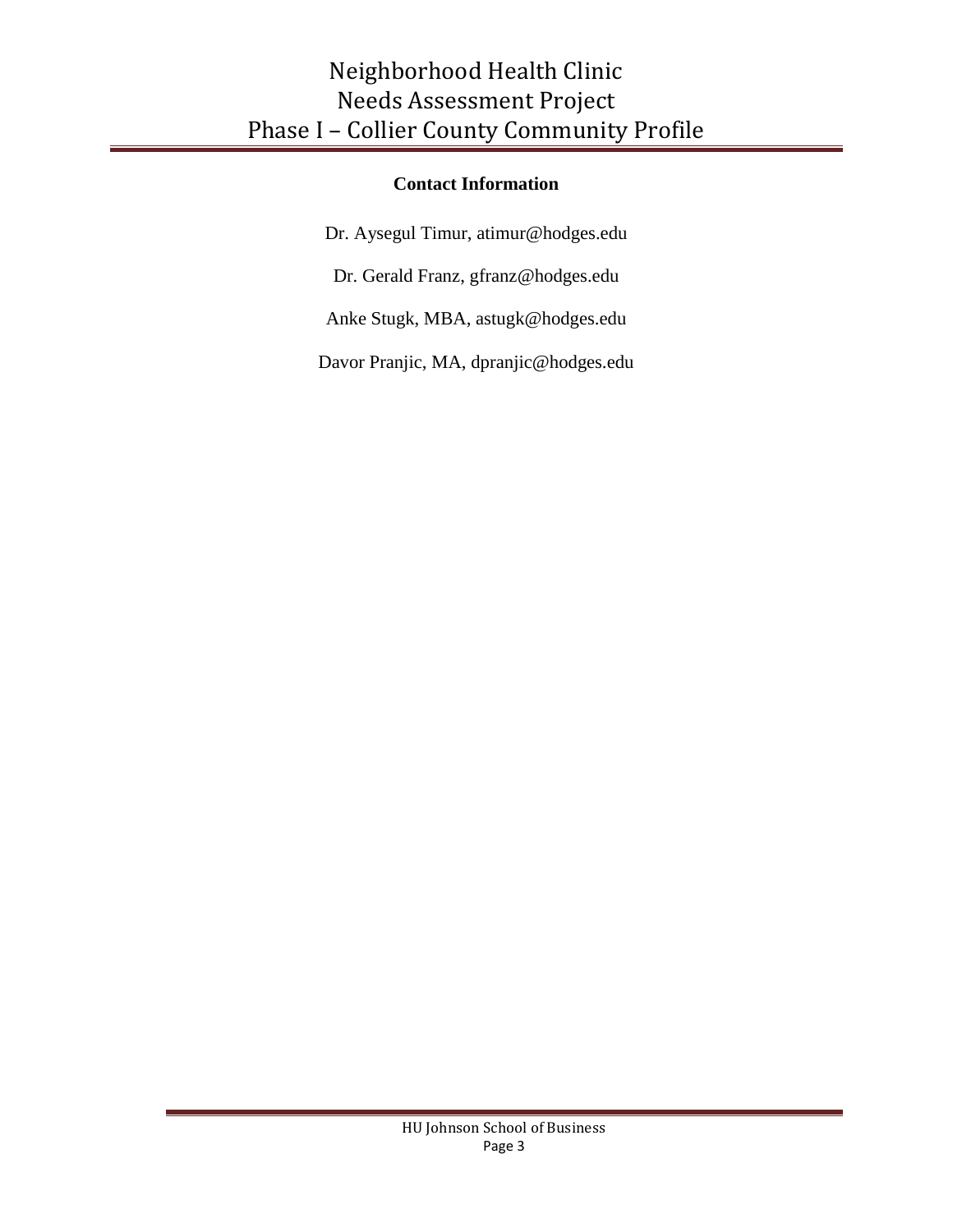### **About Hodges University**

Hodges University, founded in 1990, has emerged as one of Florida's leading institutions of higher learning. In addition to the main campuses in Naples and Fort Myers, Hodges offers courses at several learning sites, including Immokalee, Pasco-Hernando Community College, South Florida Community College, and Florida Keys Community College.

The mission of Hodges University is to offer Associate, Baccalaureate, and Graduate degrees as well as other programs, which enhance the ability of students to achieve personal or professional objectives. In addition to offering courses in 18 professional disciplines and its comprehensive English as a Second Language Program, Hodges University fulfills educational and personal enrichment needs for area seniors through facilitation of the Frances Pew Hayes Center for Lifelong Learning.

For more information, call 239-513-1122 or visit us online at www.hodges.edu.

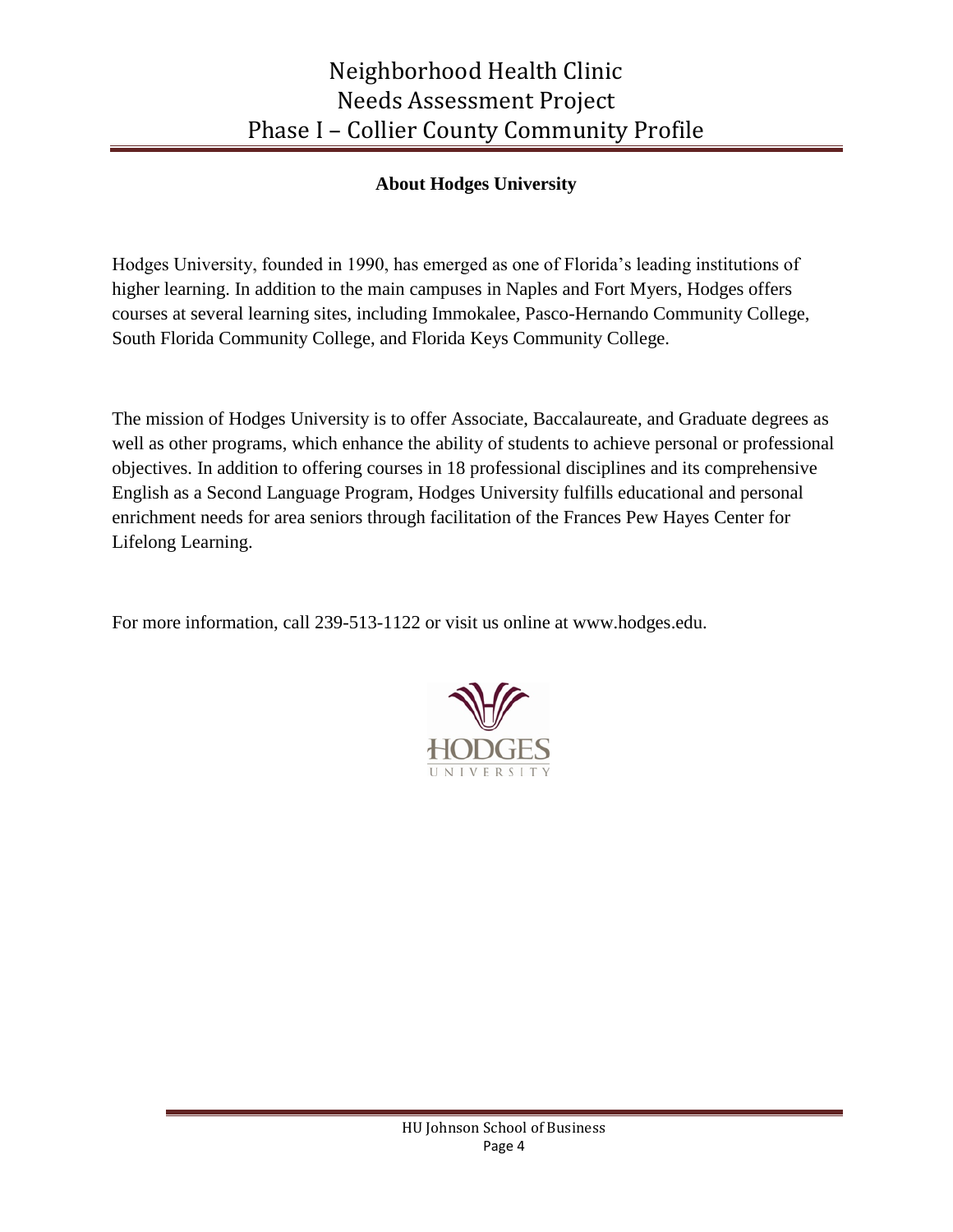#### **Acknowledgment**

The project team would like to thank Dr. Terry McMahan, Hodges University President, Dr. Jeanette Brock, Hodges University Executive Vice President of Academic Affairs, Dr. Nancey Wyant, Dean of the Johnson School of Business, for their support in ensuring this report was created; Dr. Aysegul Timur, Hodges University Faculty Member and Program Chair, for her time and dedication to this research; and Anke Stugk, Dr. Gerald Franz, and Davor Pranjić, for their hard work and contribution to this report; Dr. Carlene Harrison, and Professor Susan Casey for their leadership and support with this project. Many thanks to the Neighborhood Health Clinic for the research opportunity, support, and comments.

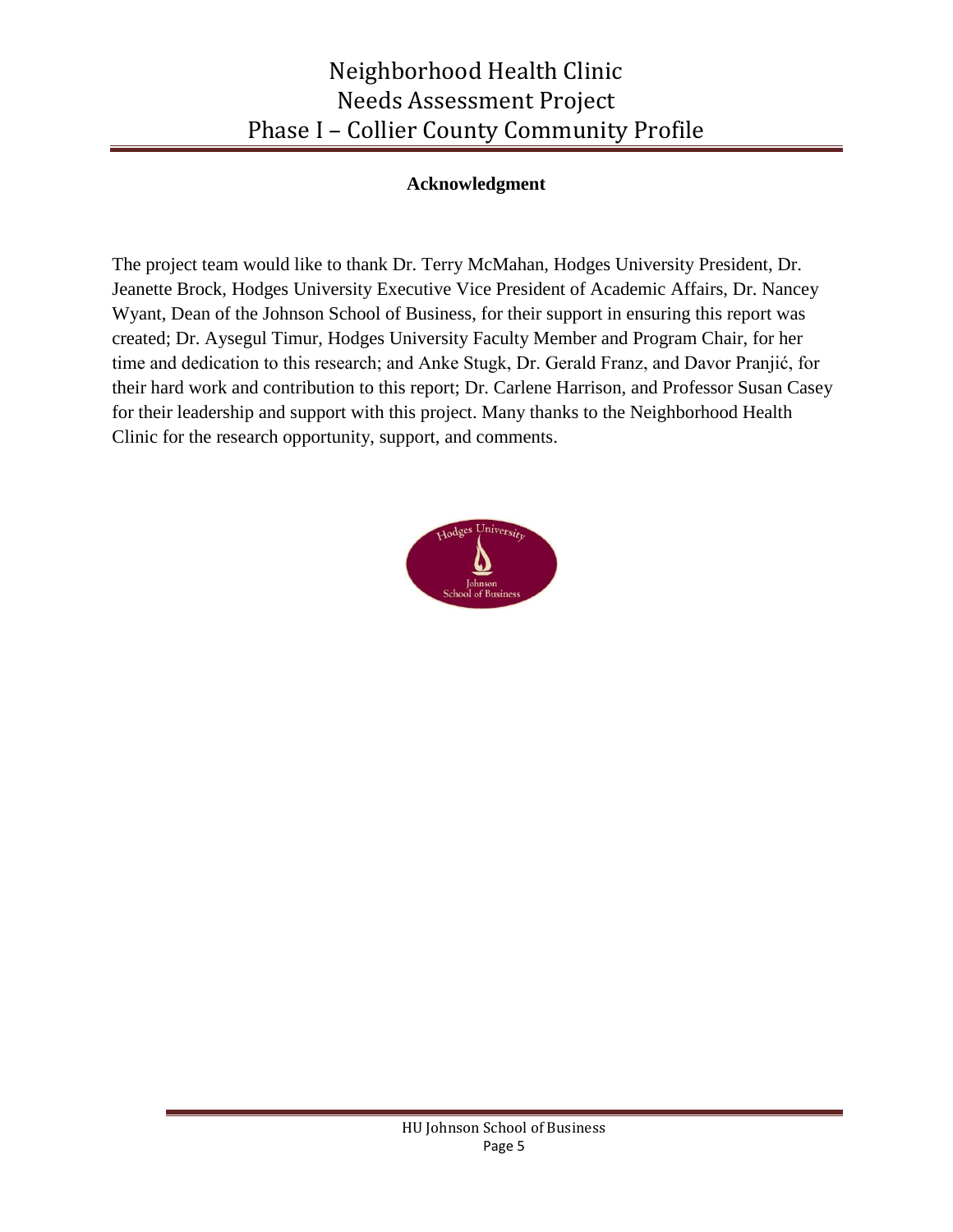#### **Introduction**

This community profile is prepared in support of the Neighborhood Health Clinic, a nonprofit clinic located in Naples, Florida, in Collier County. The Clinic serves employed, uninsured individuals in Collier County. Currently, the clinic is considering expanding their physical location, which would enable the organization to offer a more comprehensive list of services than what can currently be provided.

#### **Purpose, Scope, and Limitations**

The purpose of this report is to create a community profile for Collier County so as to better discern whether sufficient demand exists for expansion. The report focuses as narrowly as possible on a study of the trends among the Clinic's target population; namely, employed, uninsured residents in Collier County, age 19–64, living at 150% or below the Federal poverty line.

Statistics for Collier County will be compared to state and national data. In addition, Orange County and Palm Beach County were chosen for direct comparison since these counties have somewhat similar demographic and economic indicators to those of Collier County (Hodges University, 2012).

Although this research team was able to retrieve relevant, reliable data, there were a few limitations. Those limitations are as follows:

- 1) Data for the 19–64 age group was not available from the U.S. Census Bureau. Instead, we used data for individuals of age 18–64 as a proxy.
- 2) Certain data was not available for individuals earning less than 150% of the Federal poverty level. Instead, we used data for individuals below poverty level as a proxy.
- 3) Certain tables presented in this report include data on individuals who match all of the Clinic's eligibility requirements, except that the individuals are not necessarily deriving their income from active employment. For example, sources of income may include, but are not limited to Social Security and interest, dividends, or net rental income.
- 4) In some cases, our target population is a subset of another larger population for which data was available. For example, Table 5 provides health insurance coverage information for all employed individuals, 18–64 years, of which some individuals living below 150% of the Federal poverty level are a subset. Here, as elsewhere where the need arose, the simplifying assumption was made that a change in the population will necessarily lead to a similar change in a subset of that population.
- 5) Instead of data for 2005–2011, sometimes data was only available for 2009–2011.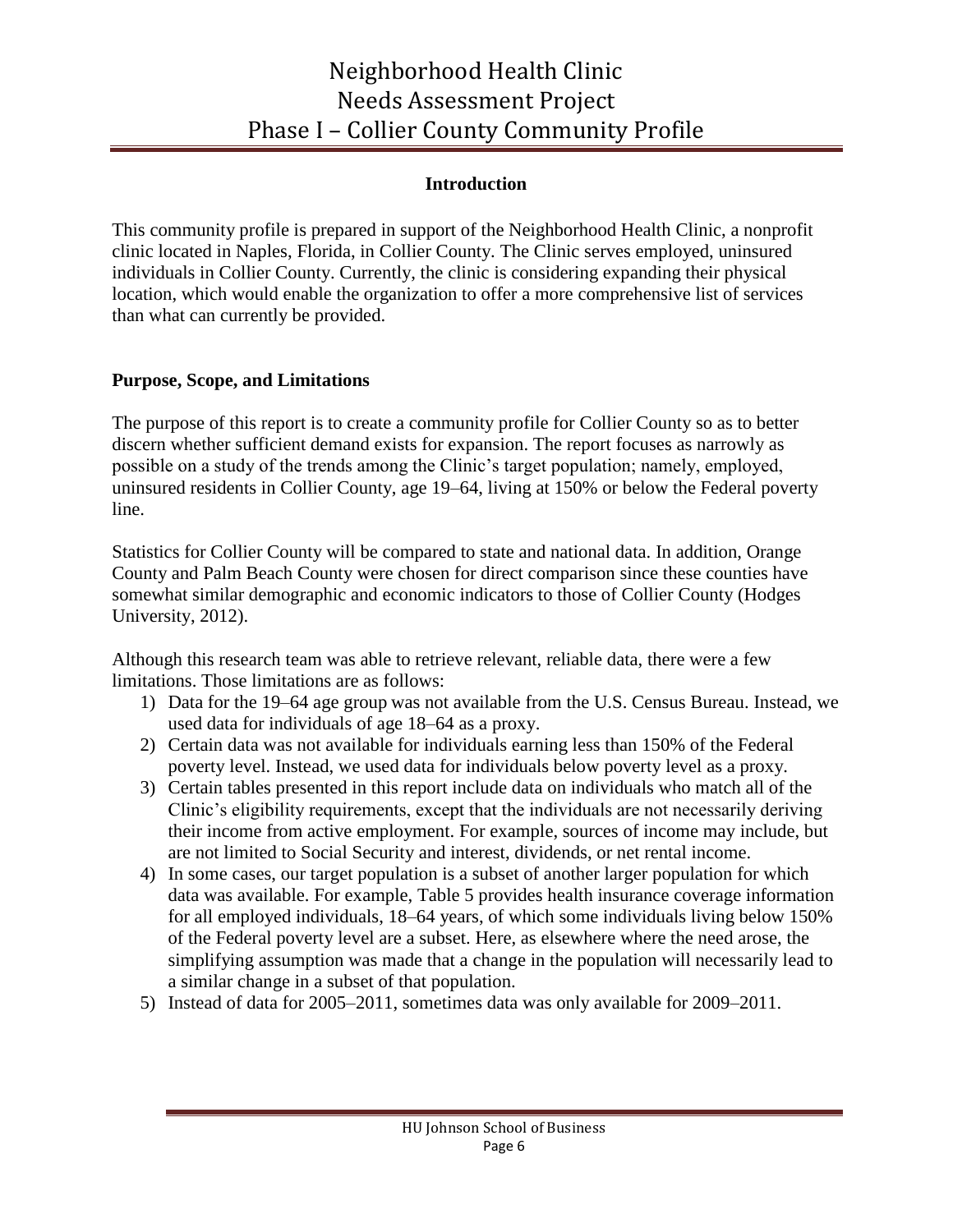#### **Sources and Methods**

We conducted the majority of the analysis using data files from the American Community Survey provided by the U.S. Census Bureau. Where necessary, the research team performed additional calculations on the table data. Additional supporting information was obtained from popular sources, such as *The Economist* magazine and The Conference Board. For a complete list of sources, please refer to the list of references below.

### **Report Organization**

This report begins with an overview of the recent nationwide trends concerning poverty. The report then narrows the focus on Collier County, first by examining poverty in general, and then by adding health insurance coverage status. All variables were compared directly to state and U.S. data, as well as to two other Florida counties, Orange County and Palm Beach County. Since trends in poverty and income depend on the economy, we compared economic forecasts for 2013, followed by our conclusion.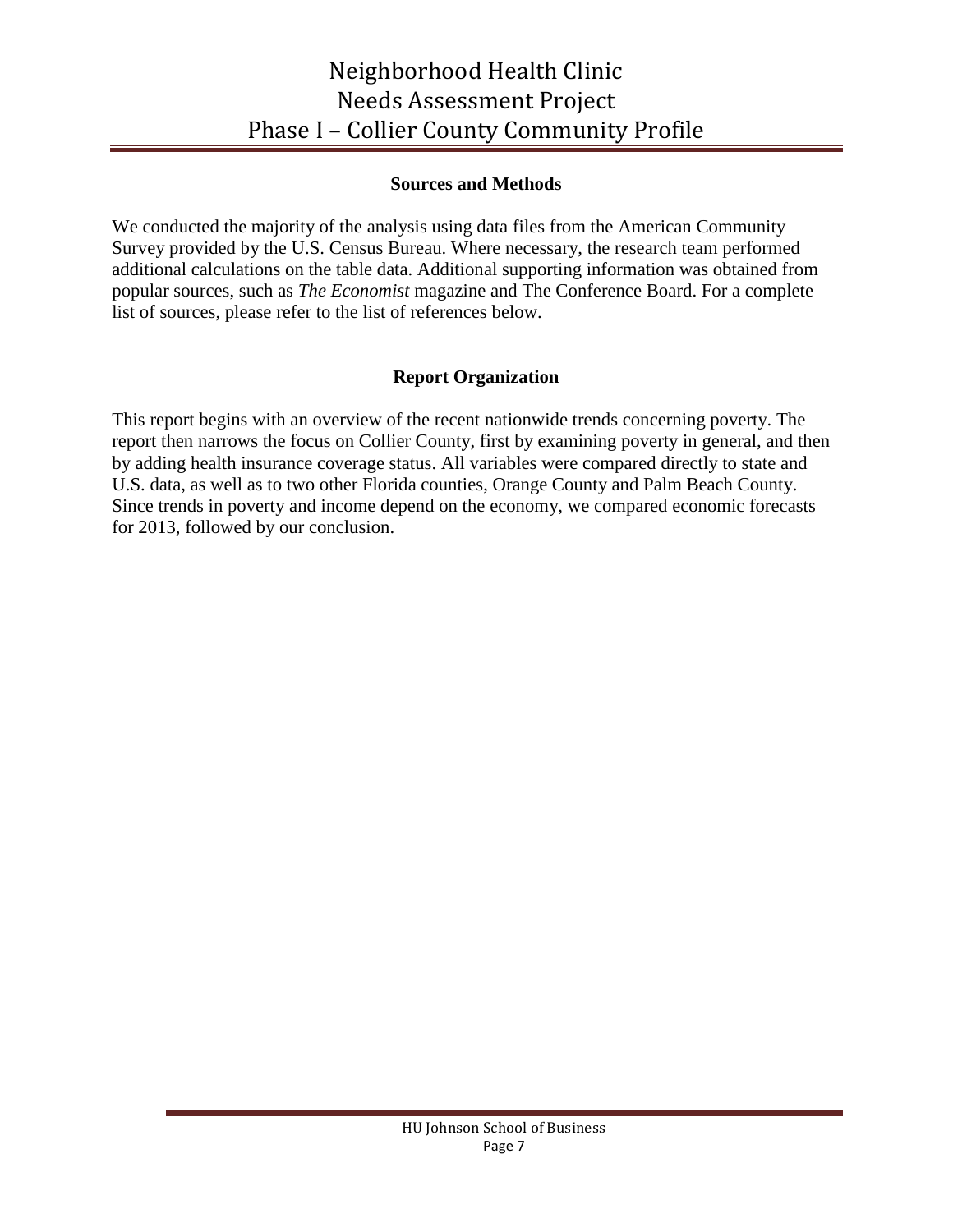### **TABLE OF CONTENTS**

| Poverty and Lack of Insurance Coverage Among Workers, 18–64 Years, in Collier County 12 |
|-----------------------------------------------------------------------------------------|
|                                                                                         |
|                                                                                         |
|                                                                                         |
|                                                                                         |
|                                                                                         |
|                                                                                         |
|                                                                                         |
|                                                                                         |
|                                                                                         |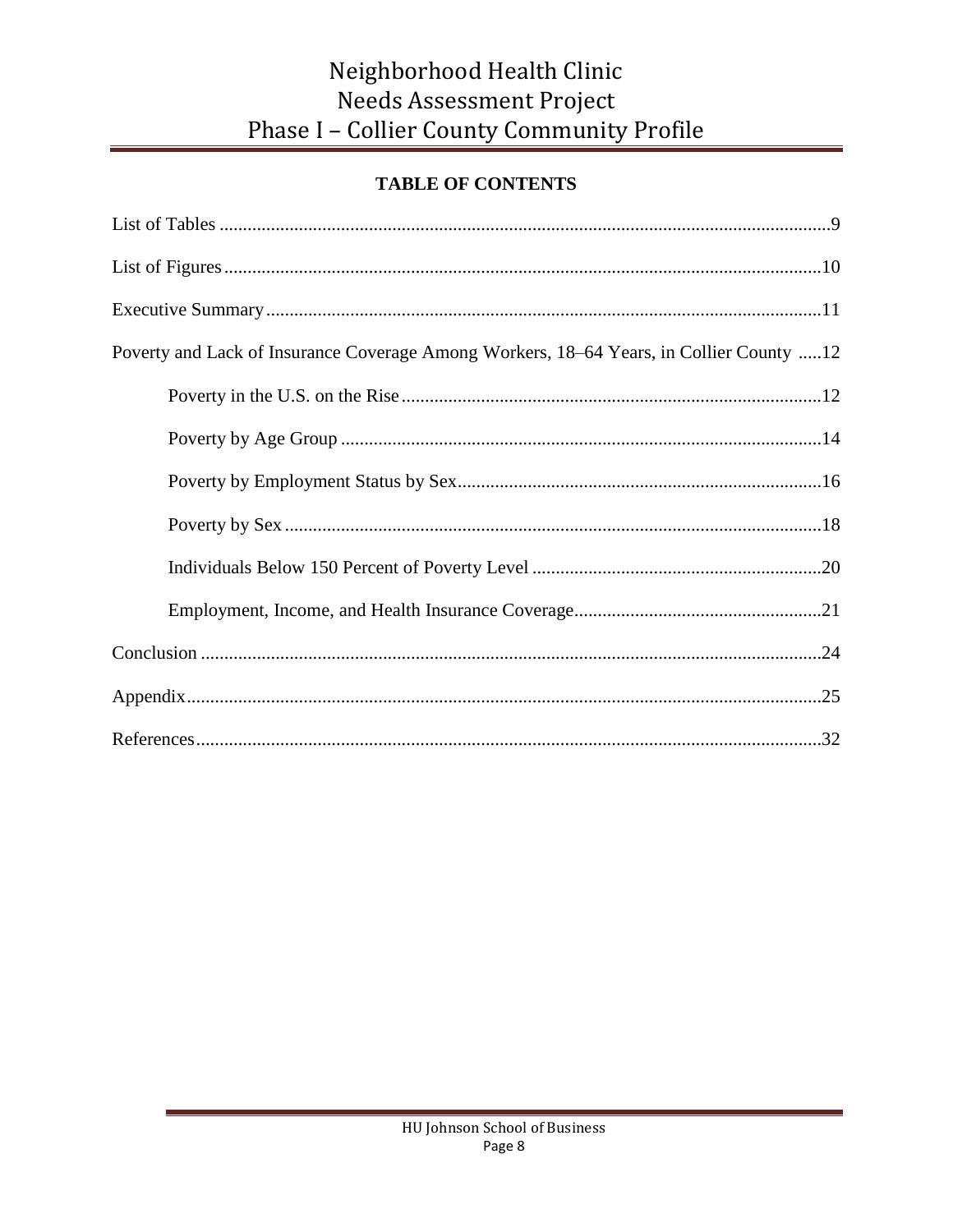### **LIST OF TABLES**

| Table 5. Health Insurance Coverage Status for Employed Individuals, 18–64 Years21    |
|--------------------------------------------------------------------------------------|
| Table 6. Individuals of Age 18–64 with Income and without Private Health Insurance23 |
|                                                                                      |
|                                                                                      |
|                                                                                      |
|                                                                                      |
|                                                                                      |
|                                                                                      |
|                                                                                      |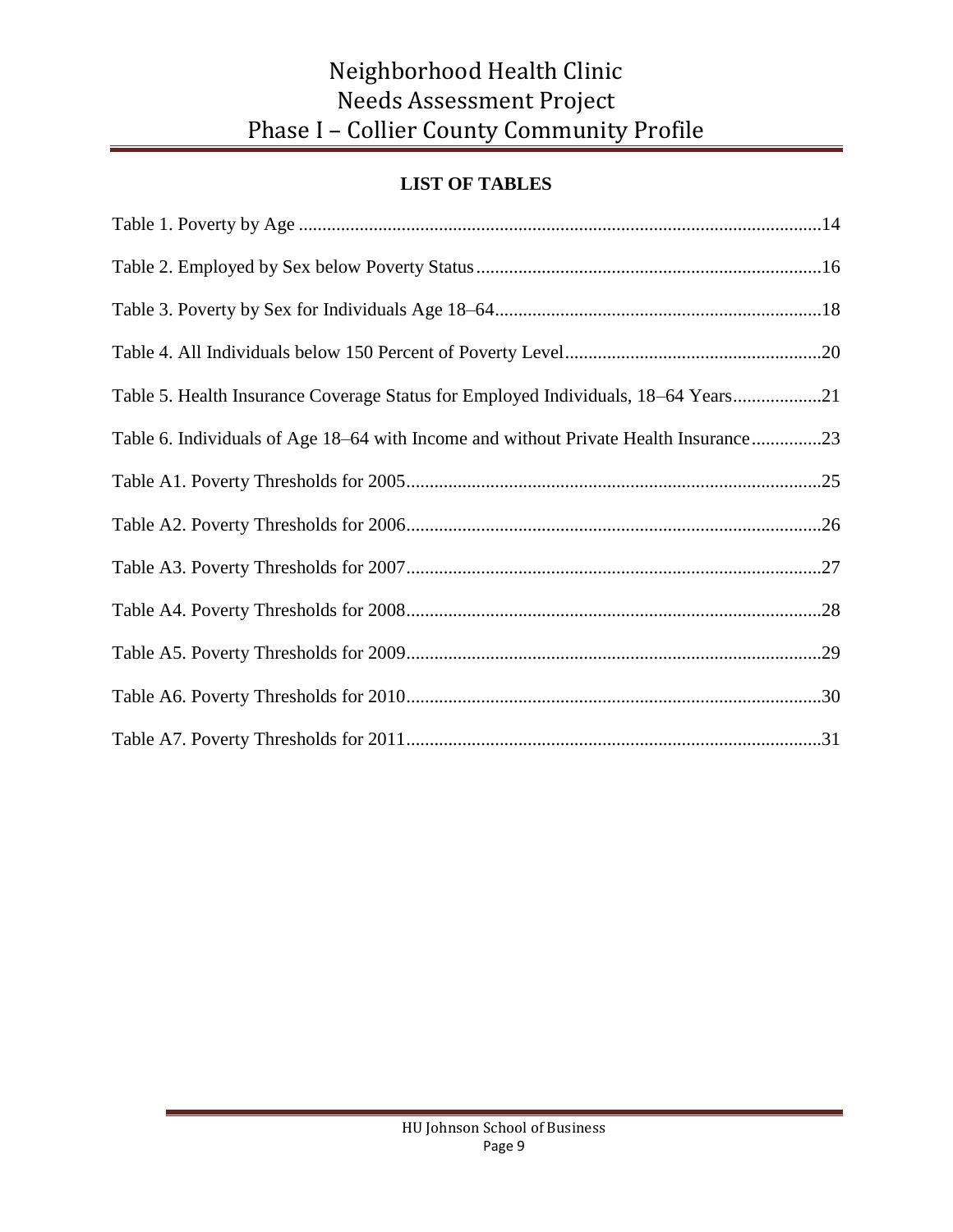### **LIST OF FIGURES**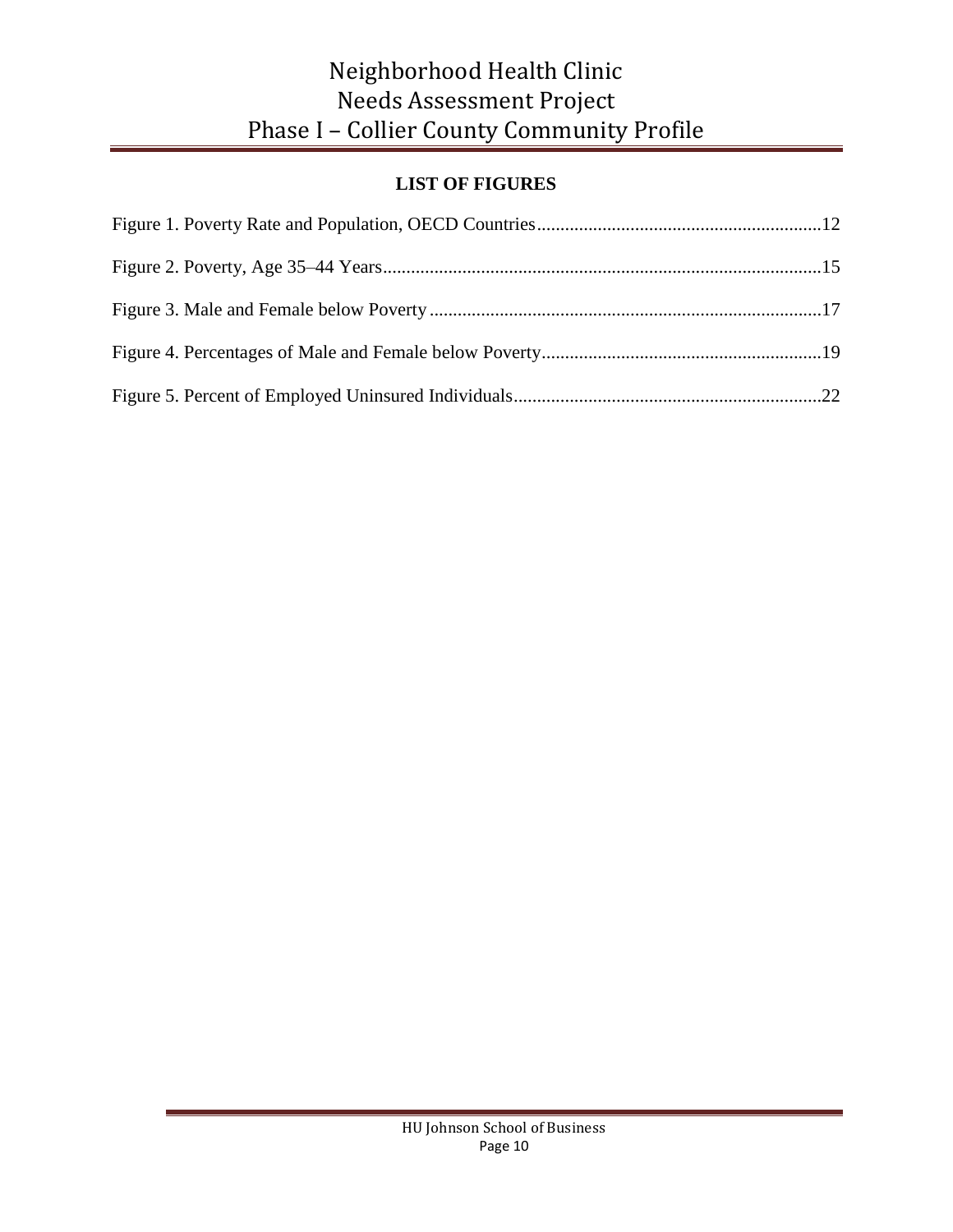### **EXECUTIVE SUMMARY**

This study brought together information that is relevant to the Neighborhood Health Clinic, which serves employed, but uninsured, individuals in Collier County, who are age 19–64, and who live at or below 150% of the Federal poverty level (see Appendix). Six data tables formed the structure of this presentation, and they quantified, in population numbers and in percentages, poverty status for the U.S., Florida, and Collier, Orange, and Palm Beach Counties, usually from the years 2005–2011.

The tables, taken together, painted a disturbing picture concerning poverty at present, and the trajectory of the data points to continued challenges for the future. In some cases, Collier County was on par with the other geographic areas studied (the United States, Florida, Orange, and Palm Beach Counties). At other times, Collier County was noticeably worse in terms of poverty, such as with the 35–44 year-old age group in 2011. For all the geographic regions, the change between poverty in 2005 and 2011 was severe. For instance, the percentage of females (age 18– 64) in poverty in Collier County rose from 11.6 to 16.3, and the percentage of males (age 18–64) rose from 6.1 to 14.5 percent.

This report also examined the percentages of individuals within the regions who did not have health insurance. For the years 2009–2011, Collier County had the highest percentage of uninsured individuals.

Overall, this study supports the need for nonprofit organizations such as the Neighborhood Health Clinic in Collier County.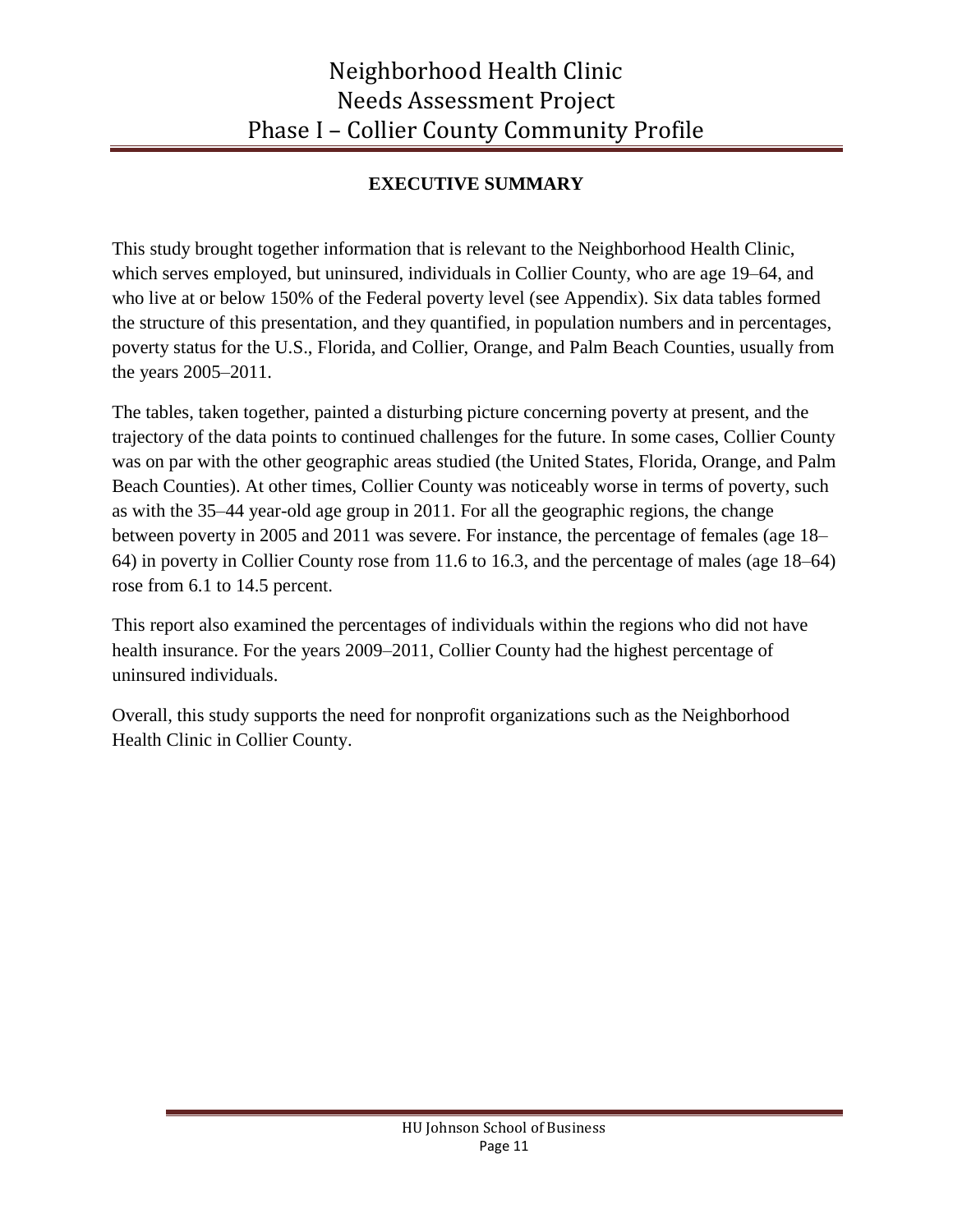#### **POVERTY AND LACK OF INSURANCE COVERAGE AMONG WORKERS, 18–64 YEARS, IN COLLIER COUNTY**

The following section provides data concerning poverty and insurance coverage among eligible workers in Collier County, along with direct comparisons with state and national statistics.

#### **Poverty in the U.S. on the Rise**

According to the Collier County Health Department  $(2011)$ , Collier County was ranked as "the healthiest county to live in out of all 67 counties in Florida" (p. 17). Despite success stories as the one above, poverty in the United States has been on the rise for at least a decade. As many as 46.2 million Americans live below the poverty line, with the percentage of the population between 11% and 15%. The Organization for Economic Cooperation and Development (OECD) calculates the number at 11%, which is still significantly higher than the 6% average among its member countries (see Figure 1). This number is alarming, being the highest since the early 1960s, when President Johnson launched his Great Society initiatives ("In Need of Help," 2011).



*Figure 1*. Poverty rate and population, OECD countries, late 2000s. Adapted from "In Need of Help," 2012, *The Economist, 405*(8810), p. 22. Copyright 2012 by The Economist Newspaper Limited.

According to *The Economist*, with large systemic challenges that are beyond the power of any administration to address as well as with "looming cuts to discretionary spending [that] threaten America's already thin safety net" ("In Need of Help, 2012, p. 22), the poor are now on their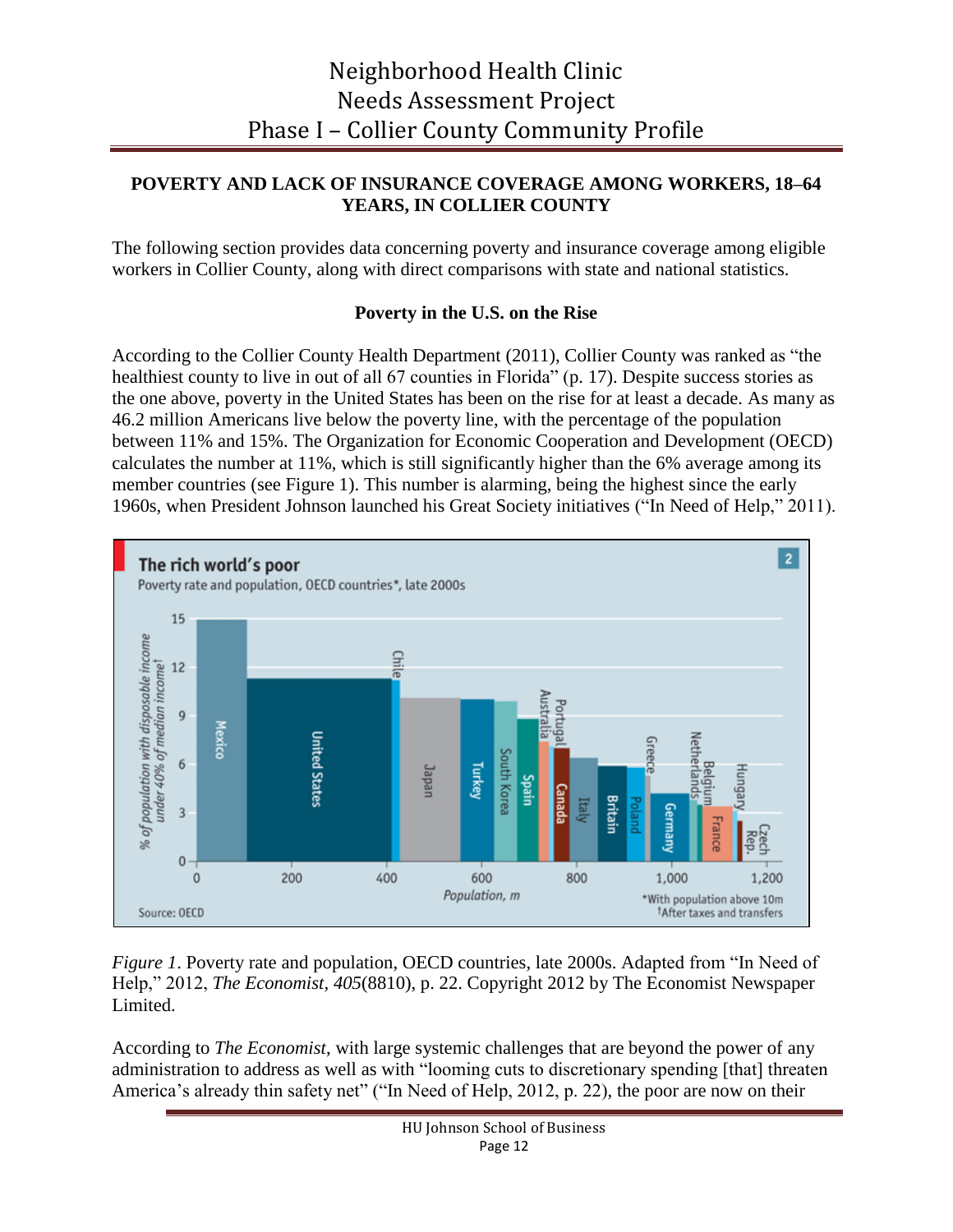own. Like the past assistance from the federal government, "the low-skill, high wage jobs that many used to climb out of poverty in the 20th century are largely gone" (p. 22). The following six tables present data concerning poverty in Collier County, with comparative data from national, state, and selected county levels, followed by a brief discussion of salient points. The data discussed is highlighted in the tables. The first table focuses upon poverty by age group.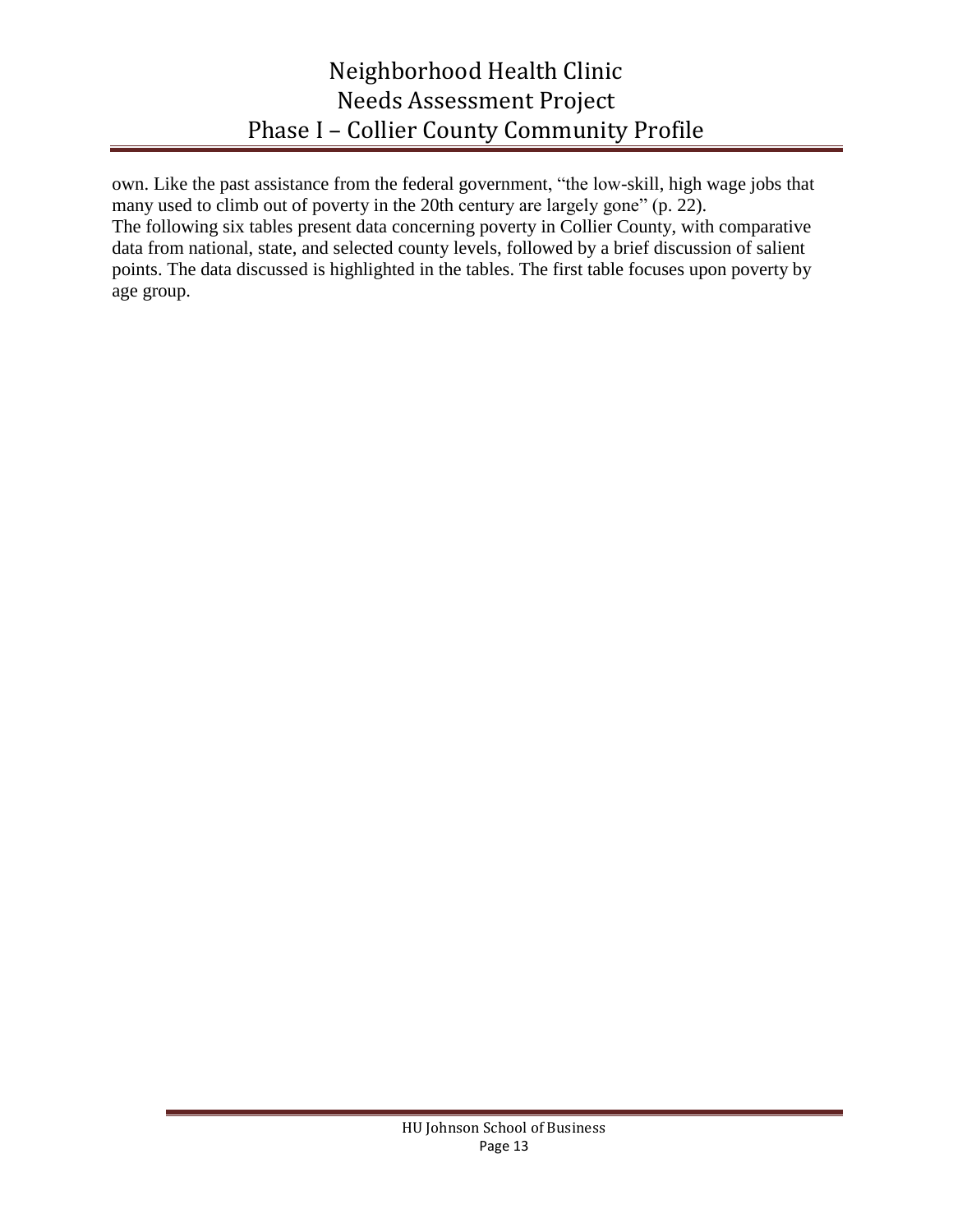### **Poverty by Age Group**

| Table 1               |                |                |                                                |                |                |
|-----------------------|----------------|----------------|------------------------------------------------|----------------|----------------|
| Poverty by Age        |                |                |                                                |                |                |
|                       |                |                | Percent of total in poverty for each age group |                |                |
| Region/Year           | 18 to 24 years | 25 to 34 years | 35 to 44 years                                 | 45 to 54 years | 55 to 64 years |
| <b>United States</b>  |                |                |                                                |                |                |
| 2005                  | 22.0           | 13.2           | 10.1                                           | 8.4            | 8.7            |
| 2006                  | 19.5           | 13.0           | 10.0                                           | 8.7            | 8.8            |
| 2007                  | 19.0           | 12.8           | 9.8                                            | 8.5            | 8.3            |
| 2008                  | 19.5           | 13.0           | 10.0                                           | 8.7            | 8.6            |
| 2009                  | 21.4           | 14.2           | 11.3                                           | 9.7            | 9.1            |
| 2010                  | 23.0           | 15.6           | 12.4                                           | 10.5           | 9.7            |
| 2011                  | 23.6           | 16.0           | 13.1                                           | 11.4           | 10.2           |
| Florida               |                |                |                                                |                |                |
| 2005                  | 20.3           | 12.4           | 9.7                                            | 8.8            | 10.0           |
| 2006                  | 18.8           | 11.8           | 9.7                                            | 9.0            | 9.4            |
| 2007                  | 18.2           | 11.5           | 9.6                                            | 8.4            | 8.7            |
| 2008                  | 19.5           | 12.9           | 10.5                                           | 9.6            | 9.6            |
| 2009                  | 21.9           | 14.7           | 12.4                                           | 11.4           | 10.3           |
| 2010                  | 23.5           | 17.5           | 14.5                                           | 12.8           | 12.3           |
| 2011                  | 24.0           | 17.0           | 15.3                                           | 13.6           | 12.3           |
| <b>Collier County</b> |                |                |                                                |                |                |
| 2005                  | 16.4           | 9.6            | 7.9                                            | 7.3            | 5.9            |
| 2006                  | 14.7           | 11.7           | 7.1                                            | 7.7            | 6.6            |
| 2007                  | 9.5            | 13.9           | 6.7                                            | 9.1            | 7.8            |
| 2008                  | 14.5           | 8.8            | 7.7                                            | 9.5            | 7.5            |
| 2009                  | 26.2           | 22.5           | 8.7                                            | 12.4           | 7.8            |
| 2010                  | 29.5           | 18.8           | 18.9                                           | 11.9           | 11.2           |
| 2011                  | 21.4           | 15.7           | <b>18.7</b>                                    | 12.8           | 12.0           |
| Orange County         |                |                |                                                |                |                |
| 2005                  | 26.0           | 11.8           | 7.6                                            | 6.9            | 8.0            |
| 2006                  | 21.7           | 9.1            | 8.5                                            | 6.3            | 8.8            |
| 2007                  | 20.9           | 9.0            | 8.2                                            | 7.6            | 9.6            |
| 2008                  | 22.5           | 12.0           | 10.3                                           | 10.7           | 9.7            |
| 2009                  | 23.9           | 13.0           | 9.6                                            | 10.3           | 10.1           |
| 2010                  | 24.8           | 15.0           | 12.4                                           | 11.1           | 10.7           |
| 2011                  | 27.3           | 15.6           | 15.1                                           | 13.3           | 12.0           |
| Palm Beach            |                |                |                                                |                |                |
| 2005                  | 16.7           | 12.0           | 8.9                                            | 8.5            | 8.9            |
| 2006                  | 13.8           | 11.7           | 7.9                                            | $7.0\,$        | 9.1            |
| 2007                  | 14.5           | 10.5           | 9.2                                            | 7.3            | 8.0            |
| 2008                  | 15.7           | 13.3           | 10.8                                           | 9.3            | 9.7            |
| 2009                  | 18.9           | 18.1           | 13.7                                           | 11.1           | 9.5            |
| 2010                  | 20.0           | 15.2           | 13.1                                           | 11.4           | 10.3           |
| 2011                  | 21.2           | 20.4           | 14.5                                           | 10.8           | 11.7           |

*Sources:* U.S. Census Bureau, American Community Survey. (2005–2011). *B17001: Poverty status in the past 12 months by sex by age* [Data file]. Retrieved from [http://factfinder2.census.gov/;](http://factfinder2.census.gov/) U.S. Census Bureau, American Community Survey. (2005–2011). *B01001: Sex by age* [Data file]. Retrieved from http://factfinder2.census.gov/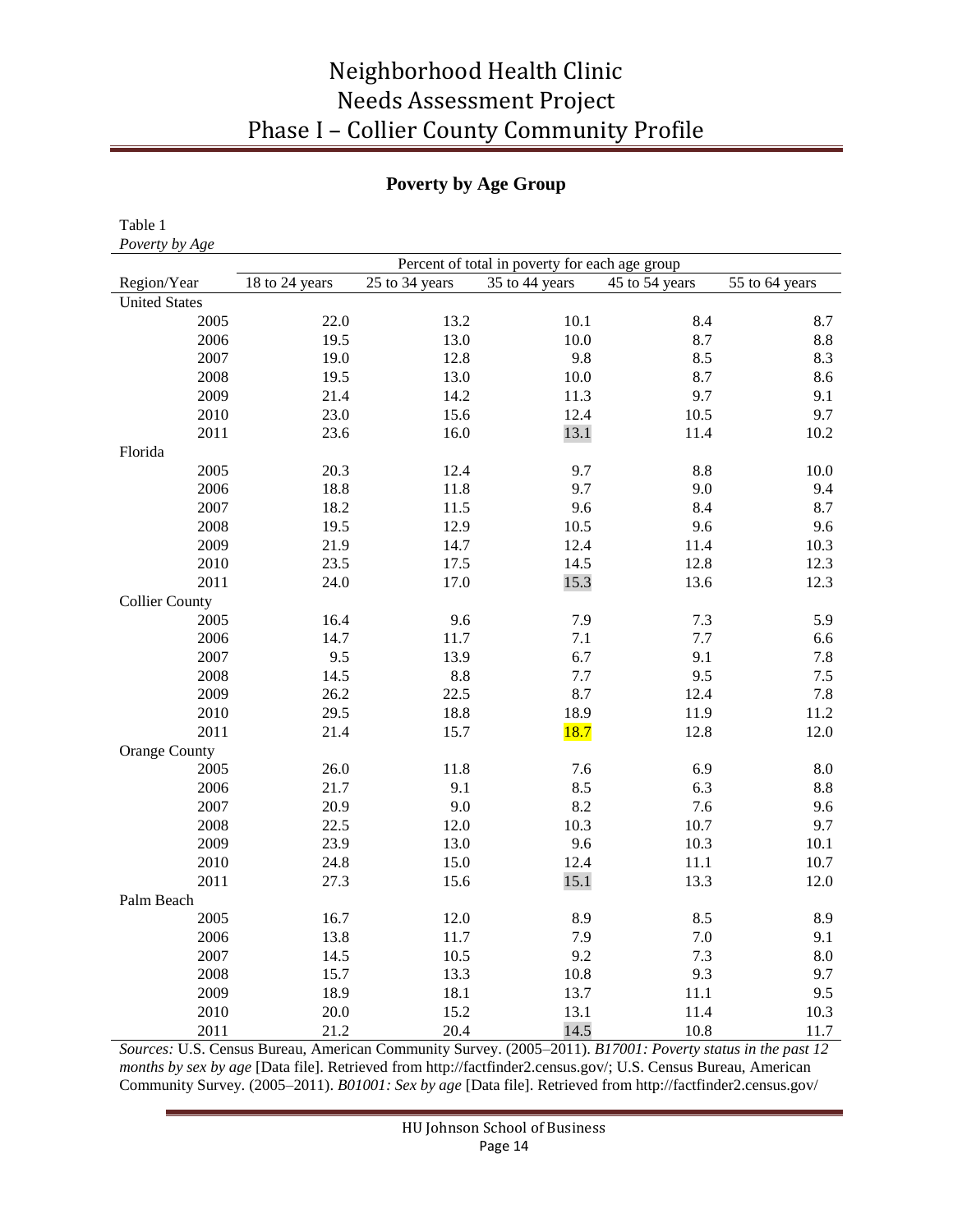Table 1 above shows the percentage of poverty for each age group for 2005–2011.

Collier County's figures for the 35–44 year age group were in stark contrast with the rest of the data. As also illustrated below in Figure 2, the poverty rate for this age group was 18.7% in Collier County, which was significantly higher than the rate in the other four regions.



*Figure 2.* Poverty by age, 35–44 years, in 2011. Adopted from "B17011: Poverty Status in the Past 12 Months by Sex by Age," 2011, *American Community Survey*.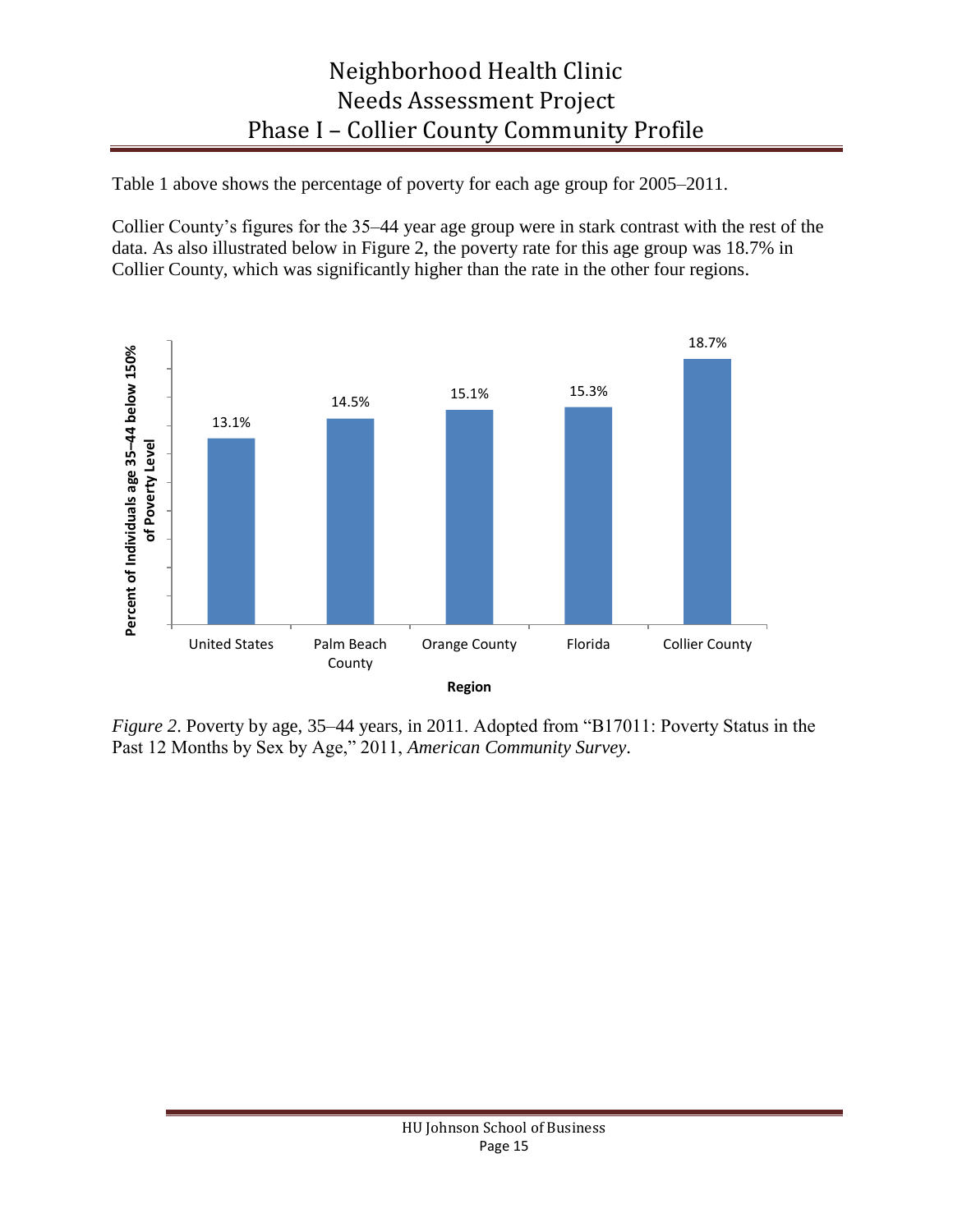#### **Poverty by Employment Status by Sex**

Table 2 further examines poverty among employed male and females.

| Table 2                                                                       |                      |           |               |            |           |  |  |  |
|-------------------------------------------------------------------------------|----------------------|-----------|---------------|------------|-----------|--|--|--|
| Employed by Sex below Poverty Status (Civilian Labor Force 16 Years and over) |                      |           |               |            |           |  |  |  |
|                                                                               | % change<br>% change |           |               |            |           |  |  |  |
|                                                                               |                      |           | from previous |            |           |  |  |  |
| Region/sex                                                                    | 2009                 | 2010      | year          | 2011       | year      |  |  |  |
| <b>United States</b>                                                          |                      |           |               |            |           |  |  |  |
| Male                                                                          | 4,221,532            | 4,494,037 | 6.46%         | 4,743,111  | 5.54%     |  |  |  |
| Female                                                                        | 5,029,228            | 5,265,535 | 4.70%         | 5,564,780  | 5.68%     |  |  |  |
| <b>Both</b>                                                                   | 9,250,760            | 9,759,572 | 5.50%         | 10,307,891 | 5.62%     |  |  |  |
| Florida                                                                       |                      |           |               |            |           |  |  |  |
| Male                                                                          | 264,469              | 287,531   | 8.72%         | 305,118    | 6.12%     |  |  |  |
| Female                                                                        | 282,093              | 329,985   | 16.98%        | 344,135    | 4.29%     |  |  |  |
| <b>Both</b>                                                                   | 546,562              | 617,516   | 12.98%        | 649,253    | 5.14%     |  |  |  |
| <b>Collier County</b>                                                         |                      |           |               |            |           |  |  |  |
| Male                                                                          | 7,305                | 6,115     | $-16.29%$     | 7,789      | 27.38%    |  |  |  |
| Female                                                                        | 3,791                | 5,567     | 46.85%        | 4,539      | $-18.47%$ |  |  |  |
| <b>Both</b>                                                                   | 11,096               | 11,682    | 5.28%         | 12,328     | 5.53%     |  |  |  |
| <b>Orange County</b>                                                          |                      |           |               |            |           |  |  |  |
| Male                                                                          | 19,414               | 18,974    | $-2.27%$      | 28,384     | 49.59%    |  |  |  |
| Female                                                                        | 18,758               | 23,974    | 27.81%        | 27,490     | 14.67%    |  |  |  |
| <b>Both</b>                                                                   | 38,172               | 42,948    | 12.51%        | 55,874     | 30.10%    |  |  |  |
| Palm Beach                                                                    |                      |           |               |            |           |  |  |  |
| Male                                                                          | 24,349               | 17,234    | $-29.22\%$    | 21,982     | 27.55%    |  |  |  |
| Female                                                                        | 17,872               | 20,348    | 13.85%        | 21,748     | 6.88%     |  |  |  |
| <b>Both</b>                                                                   | 42,221               | 37,582    | $-10.99%$     | 43,730     | 16.36%    |  |  |  |

*Source:* U.S. Census Bureau, American Community Survey. (2009–2011). S*1701: Poverty status in the past 12 months* [Data file]. Retrieved from http://factfinder2.census.gov/

*Note. Year-to-year percentage changes were calculated by the research team.*

Table 2 above shows the total number of employed individuals below poverty for 2009–2011. The following conclusions can be made:

- Females were more vulnerable to recessions, slipping into poverty at higher rates than males (see also Figure 3 below).
- The year-to-year percentage changes in the above table should be interpreted with caution. We do not know whether the changes in the number of people in poverty from 2009–2011 resulted from entry and exit from employment, or from changes in income.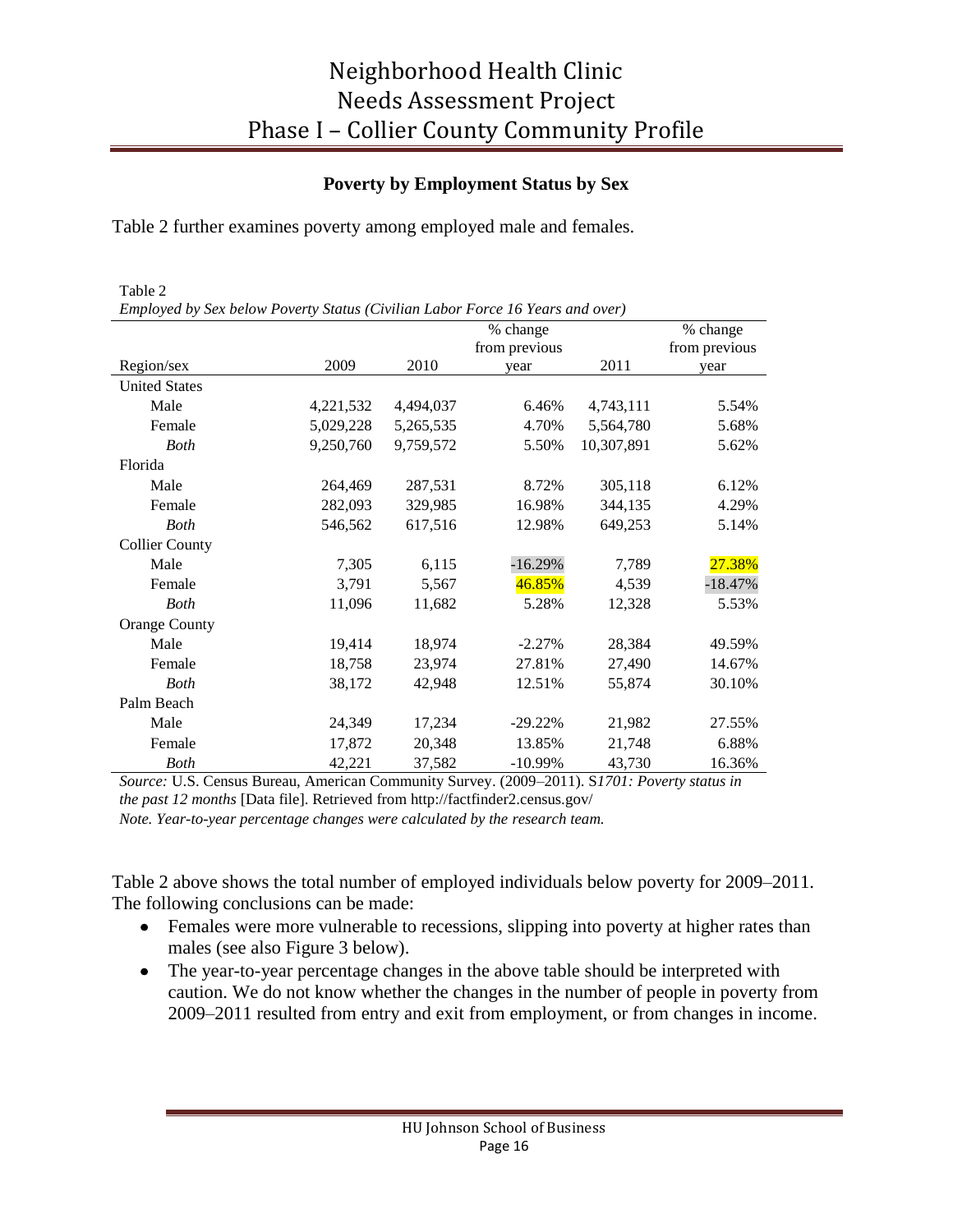

*Figure 3*. Male and Female Employed and below Poverty in Collier County, 2009–2011. Adopted from "S1701: Poverty Status in the Past 12 Months," 2009–2011, *American Community Survey*.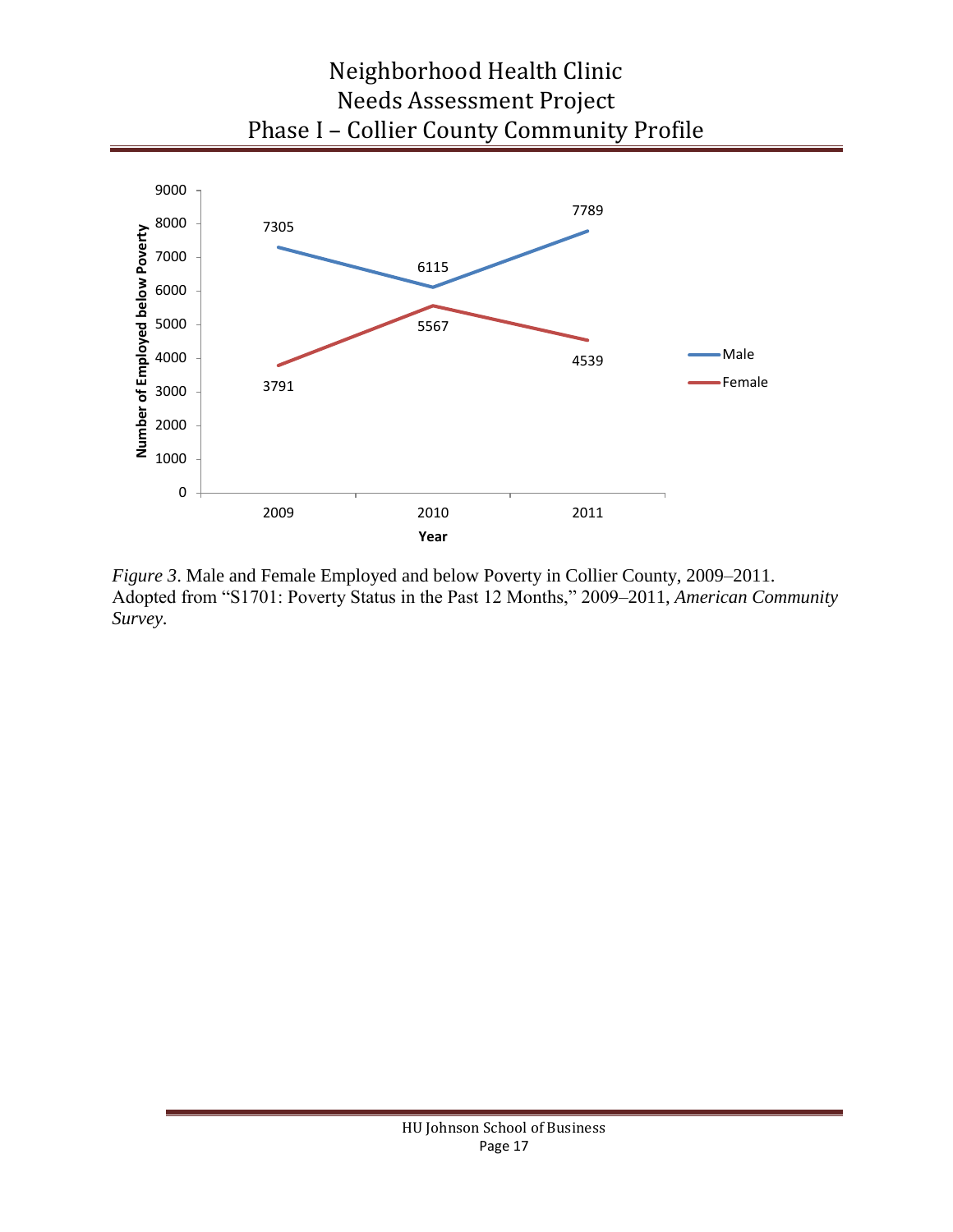### **Poverty by Sex**

Table 3 continues to focus on male and female poverty, examining important percentages.

| Poverty by Sex for matriquates Age 16–04 |        |                                |      |      |      |      |             |      |  |
|------------------------------------------|--------|--------------------------------|------|------|------|------|-------------|------|--|
|                                          |        | Percent of total for age group |      |      |      |      |             |      |  |
| Region/Sex                               |        | 2005                           | 2006 | 2007 | 2008 | 2009 | 2010        | 2011 |  |
| <b>United States</b>                     |        |                                |      |      |      |      |             |      |  |
|                                          | Male   | 9.8                            | 9.7  | 9.3  | 9.7  | 11.0 | 12.1        | 12.6 |  |
|                                          | Female | 13.9                           | 13.6 | 13.3 | 13.4 | 14.5 | 15.6        | 16.3 |  |
|                                          | Total  | 11.8                           | 11.6 | 11.3 | 11.6 | 12.8 | <b>13.8</b> | 14.4 |  |
| Florida                                  |        |                                |      |      |      |      |             |      |  |
|                                          | Male   | 9.4                            | 9.2  | 8.9  | 10.4 | 12.2 | 14.3        | 14.5 |  |
|                                          | Female | 13.7                           | 13.2 | 12.7 | 13.4 | 15.1 | 16.8        | 17.3 |  |
|                                          | Total  | 11.5                           | 11.2 | 10.8 | 11.9 | 13.6 | 15.6        | 15.9 |  |
| <b>Collier County</b>                    |        |                                |      |      |      |      |             |      |  |
|                                          | Male   | 6.1                            | 6.1  | 8.2  | 8.6  | 13.1 | 16.4        | 14.5 |  |
|                                          | Female | 11.6                           | 12.3 | 10.6 | 9.7  | 15.6 | 17.2        | 16.3 |  |
|                                          | Total  | 8.8                            | 9.2  | 9.4  | 9.1  | 14.3 | 16.8        | 15.4 |  |
| Orange County                            |        |                                |      |      |      |      |             |      |  |
|                                          | Male   | 9.5                            | 8.5  | 8.7  | 12.1 | 12.3 | 13.8        | 16.0 |  |
|                                          | Female | 12.9                           | 12.0 | 12.2 | 13.0 | 13.6 | 15.9        | 17.3 |  |
|                                          | Total  | 11.2                           | 10.3 | 10.4 | 12.6 | 13.0 | 14.8        | 16.6 |  |
| Palm Beach                               |        |                                |      |      |      |      |             |      |  |
|                                          | Male   | 8.0                            | 7.5  | 7.7  | 9.7  | 13.3 | 12.2        | 14.1 |  |
|                                          | Female | 12.7                           | 11.4 | 11.2 | 12.9 | 14.3 | 14.6        | 16.0 |  |
|                                          | Total  | 10.4                           | 9.4  | 9.4  | 11.3 | 13.8 | 13.4        | 15.0 |  |

Table 3 *Poverty by Sex for Individuals Age 18*–*64*

*Source:* U.S. Census Bureau, American Community Survey. (2005–2011). *B1701: Poverty status in the past 12 months by sex by age* [Data file]. Retrieved from [http://factfinder2.census.gov/;](http://factfinder2.census.gov/) U.S. Census Bureau, American Community Survey. (2005–2011). *B01001: Sex by age* [Data file]. Retrieved from http://factfinder2.census.gov/

Table 3 above shows the percentage of individuals below poverty by gender for 2005–2011. From this table, several points may be made.

While the pre-recession levels of poverty in Collier County were typically lower than the  $\bullet$ state and national averages, the post-recession outcome, starting in 2009, saw a reversal of that situation. Only as of 2011 did we see some evidence of a return to the prerecession relative positions. However, given the limited number of data points, the evidence is not conclusive. The 14.5% poverty rate of Collier County males (age 18 to 64) in 2011 was identical to the state average, but 1.9 percentage points higher than the national average. For females (age 18 to 64) in Collier County, the poverty rate in 2011 was 1 percentage point lower than the state average, but identical to the national rate of 16.3%.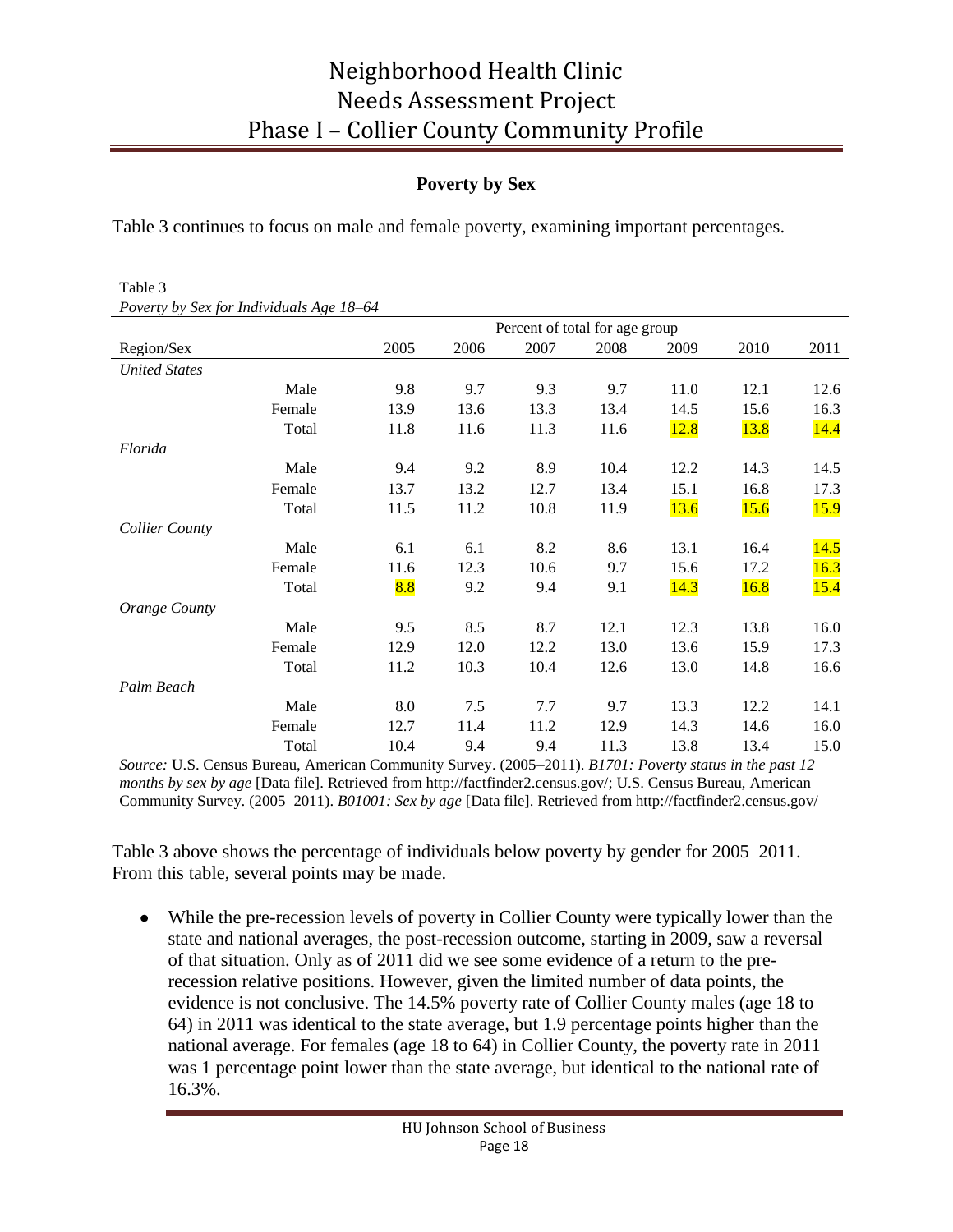The population of poor adults age 18–64 in Collier County rose from 8.8% in 2005 to 15.4% in 2011. While females in that age group had persistently higher rates of poverty than the males, adult males of working age saw much more pronounced increases in their rates of poverty (14.5% in 2011, up from 6.1% in 2005) due to the effect of widespread job losses (see Figure 4 below).



*Figure 4*. Percentages of Male and Female, 18–64 Years, below Poverty Status in Collier County, 2005–2011. Adopted from "B17001: Poverty Status in the Past 12 Months by Sex by Age," 2005–2011, *American Community Survey*; "B01001: Sex by Age," 2005–2001, *American Community Survey*; and "LNS140000000: (Seas) Unemployment Rate," 2005–2011, Current Population Survey.

*Note*. Annual unemployment rates were calculated using a simple average of the seasonally adjusted quarterly data provided by the Bureau of Labor Statistics.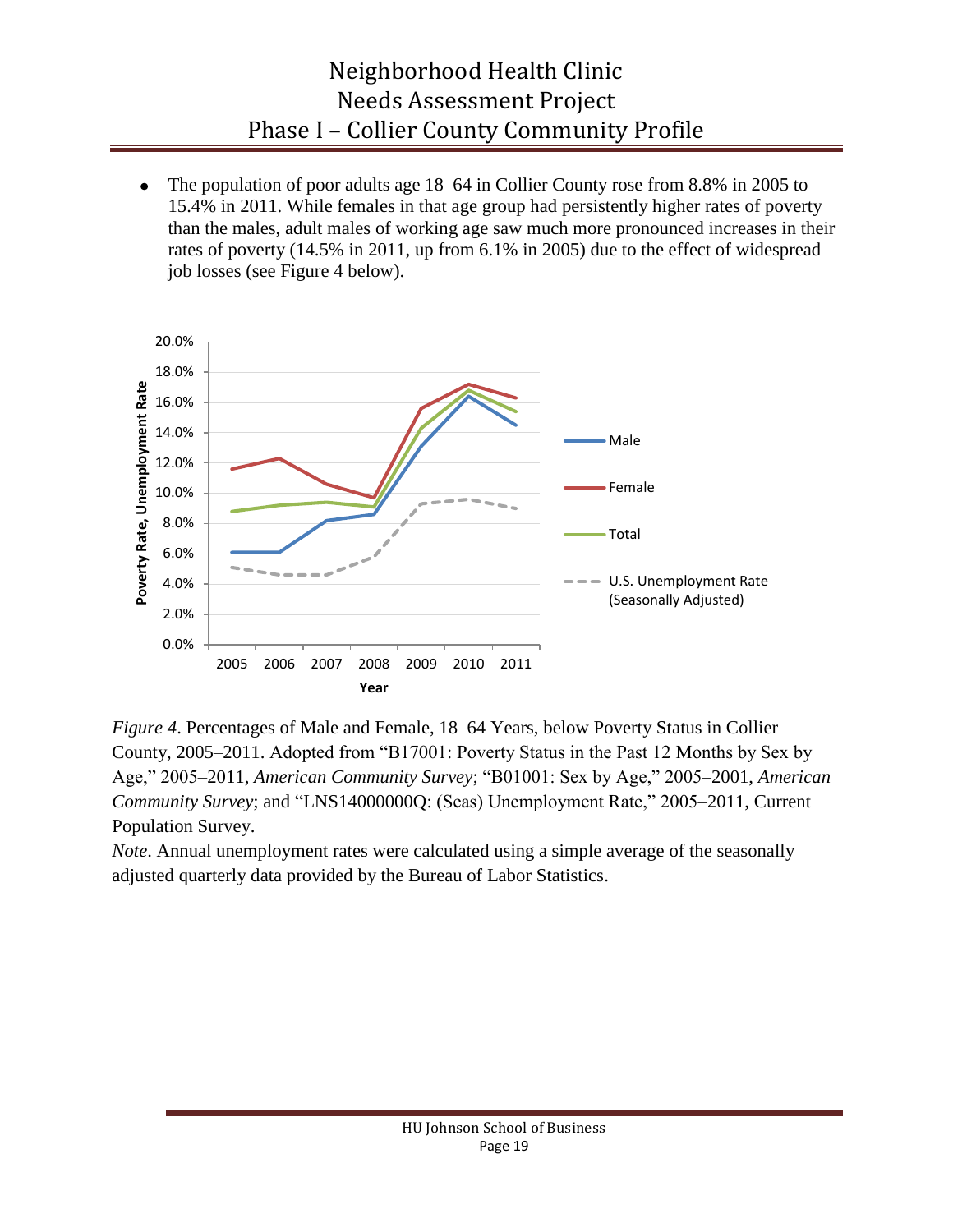#### **Individuals below 150 Percent of Poverty Level**

Table 4

*All Individuals below 150 Percent of Poverty Level*

|                            |            |            | % change      |            | % change      |
|----------------------------|------------|------------|---------------|------------|---------------|
| Region and ratio of income |            |            | from previous |            | from previous |
| to poverty level           | 2009       | 2010       | year          | 2011       | year          |
| <b>United States</b>       |            |            |               |            |               |
| below 50 percent           | 18,776,800 | 20,413,453 | 8.7%          | 21459639   | 5.1%          |
| below 125 percent          | 56,430,295 | 60,722,408 | 7.6%          | 63324455   | 4.3%          |
| below 150 percent          | 70,462,042 | 75,366,838 | 7.0%          | 78,288,180 | 3.9%          |
| Florida                    |            |            |               |            |               |
| below 50 percent           | 1,180,365  | 1,356,324  | 14.9%         | 1,403,086  | 3.4%          |
| below 125 percent          | 3,628,276  | 4,030,833  | 11.1%         | 4,213,033  | 4.5%          |
| below 150 percent          | 4,582,888  | 5,008,837  | 9.3%          | 5,258,563  | 5.0%          |
| <b>Collier County</b>      |            |            |               |            |               |
| below 50 percent           | 16,181     | 22,772     | 40.7%         | 26,885     | 18.1%         |
| below 125 percent          | 55,334     | 64,961     | 17.4%         | 71,932     | 10.7%         |
| below 150 percent          | 70,021     | 81,701     | 16.7%         | 98,353     | 20.4%         |
| <b>Orange County</b>       |            |            |               |            |               |
| below 50 percent           | 60,591     | 92,156     | 52.1%         | 83,483     | $-9.4\%$      |
| below 125 percent          | 219,469    | 244,863    | 11.6%         | 278,479    | 13.7%         |
| below 150 percent          | 274,360    | 308,745    | 12.5%         | 340,268    | 10.2%         |
| Palm Beach                 |            |            |               |            |               |
| below 50 percent           | 74,236     | 81,648     | 10.0%         | 90,430     | 10.8%         |
| below 125 percent          | 232,227    | 250,022    | 7.7%          | 271,307    | 8.5%          |
| below 150 percent          | 294,216    | 308,407    | 4.8%          | 333,851    | 8.3%          |

*Source:* U.S. Census Bureau, American Community Survey. (2009–2011). S*1701: Poverty status in the past 12 months* [Data file]. Retrieved from http://factfinder2.census.gov/

*Note.* Year-to-year percentage changes were calculated by the research team.

Table 4 above displays the percentages of those below poverty for 2009–2011. From this table, several points may be made:

- With the exception of Orange County and Palm Beach County, the year-to-year percentage changes from 2010–2011 were smaller than from 2009 to 2010, indicating a possible slowdown in the growth of poverty. As noted above, however, a single year-toyear percentage change does not provide sufficient information to conclude that the rate of growth of the poor will continue slowing down.
- From 2009 to 2010 the number of the very poor (below 50% of poverty level) in Collier County increased by 40.7%. This was significantly higher than Florida's rate (14.9%) and the United States' rate (8.7%). Furthermore, Collier County's numbers of the very poor continued to increase from 2010 to 2011, albeit at a slower rate.
- Individuals living below 50% of the Federal poverty level were more vulnerable to the  $\bullet$ recession than individuals at higher defined levels of poverty.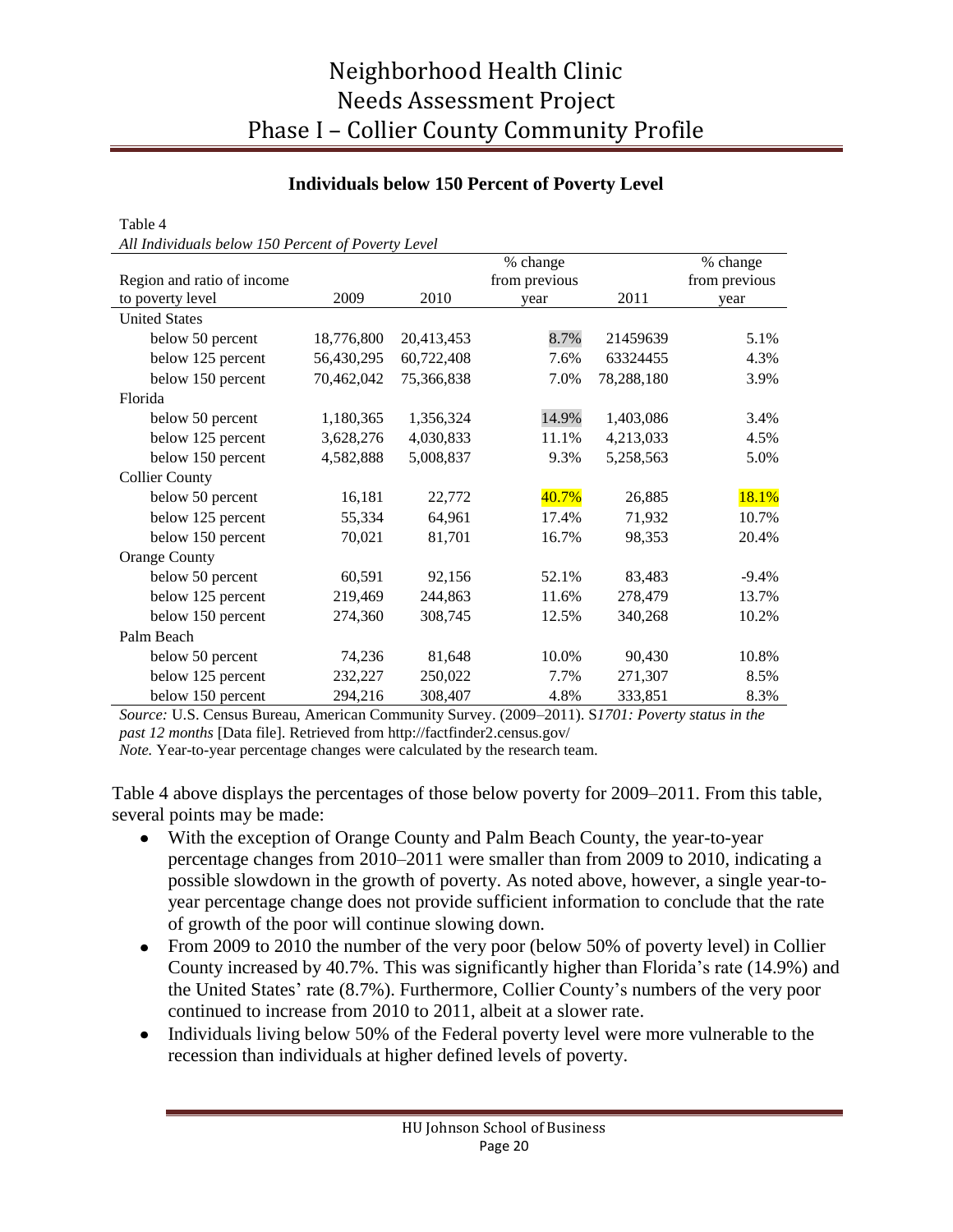#### **Employment, Poverty, and Health Insurance Coverage**

Table 5 begins our discussion concerning health care coverage.

#### Table 5

*Health Insurance Coverage Status for Employed Individuals, 18*–*64 Years*

|                               | Percent of total employed |      |      |  |  |  |
|-------------------------------|---------------------------|------|------|--|--|--|
| Region/coverage status        | 2009                      | 2010 | 2011 |  |  |  |
| <b>United States</b>          |                           |      |      |  |  |  |
| No health insurance           | 16.9                      | 17.6 | 17.5 |  |  |  |
| With health insurance         | 83.1                      | 82.4 | 82.5 |  |  |  |
| With private health insurance | 76.9                      | 76.2 | 76.1 |  |  |  |
| With public coverage          | 6.1                       | 6.2  | 6.4  |  |  |  |
| Florida                       |                           |      |      |  |  |  |
| No health insurance           | 24.5                      | 25.5 | 25.5 |  |  |  |
| With health insurance         | 75.5                      | 74.5 | 74.5 |  |  |  |
| With private health insurance | 70.4                      | 69.3 | 69.0 |  |  |  |
| With public coverage          | 5.2                       | 5.2  | 5.5  |  |  |  |
| <b>Collier County</b>         |                           |      |      |  |  |  |
| No health insurance           | 32.0                      | 31.3 | 33.6 |  |  |  |
| With health insurance         | 68.0                      | 68.7 | 66.4 |  |  |  |
| With private health insurance | 63.7                      | 64.5 | 61.2 |  |  |  |
| With public coverage          | 4.3                       | 4.1  | 5.2  |  |  |  |
| Orange County                 |                           |      |      |  |  |  |
| No health insurance           | 23.3                      | 23.8 | 25.0 |  |  |  |
| With health insurance         | 76.7                      | 76.2 | 75.0 |  |  |  |
| With private health insurance | 72.5                      | 71.7 | 70.2 |  |  |  |
| With public coverage          | 4.2                       | 4.5  | 4.8  |  |  |  |
| Palm Beach                    |                           |      |      |  |  |  |
| No health insurance           | 25.3                      | 26.0 | 25.9 |  |  |  |
| With health insurance         | 74.7                      | 74.0 | 74.1 |  |  |  |
| With private health insurance | 70.9                      | 70.3 | 69.5 |  |  |  |
| With public coverage          | 3.8                       | 3.7  | 4.6  |  |  |  |

*Source:* U.S. Census Bureau, American Community Survey. (2009–2011). *B27011: Health insurance coverage status and type by employment status by age* [Data file]. Retrieved from http://factfinder2.census.gov/

Table 5 shows the percentages of employed individuals, age 18–64, who had no health insurance coverage in the years 2009–2011. The American Community Survey did not have data for 2005– 2008.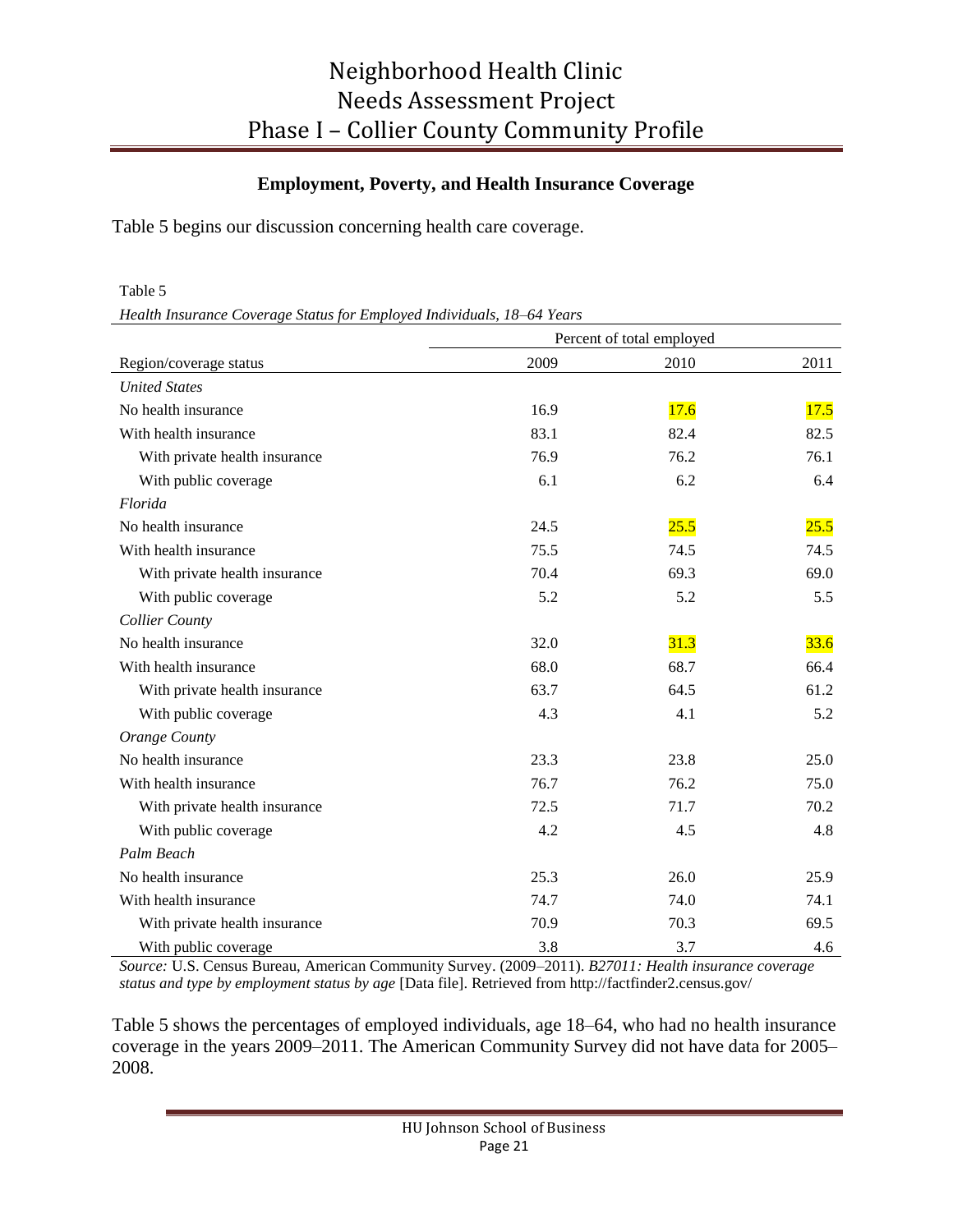- From 2010–2011, the percentage of the working uninsured in Collier County grew by 2.3 percentage points. The resulting rate of 33.6% in 2011 was 8.1 points above the state percentage, and 16.1 points above the national percentage (see Figure 5 below).
- Although Collier County's rate increased from 2010–2011, the statewide rate remained  $\bullet$ the same, and the nationwide rate decreased.



*Figure 5*. Percent of Employed Uninsured Individuals, 18–64 Years. Adapted from "B27011: Health Insurance Coverage Status and Type by Employment Status by Age," 2009–2011, *American Community Survey*.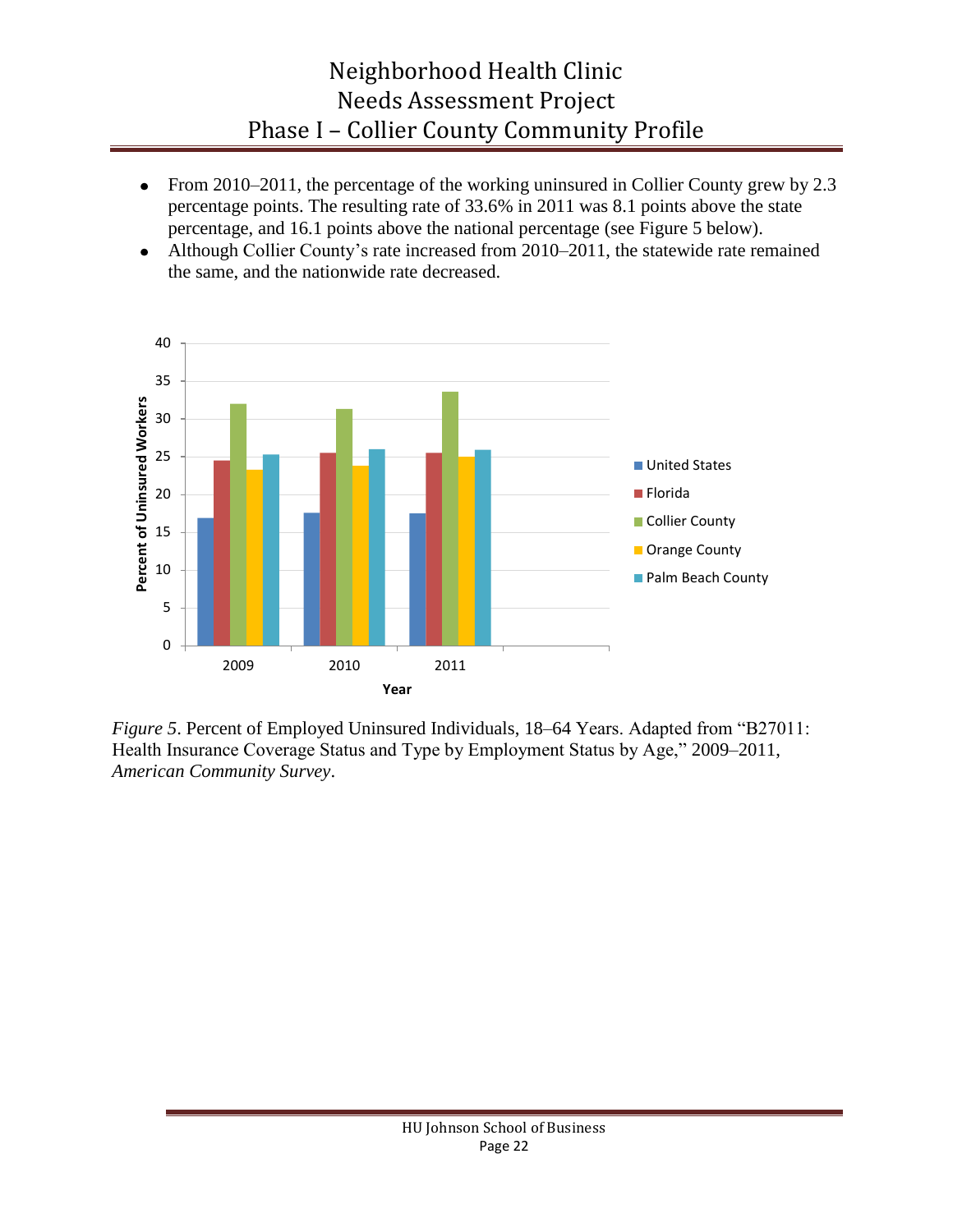Table 6 concludes this study, and further focuses on the poverty levels and private health insurance.

Table 6

*Individuals of Age 18*–*64 with Income and without Private Health Insurance*

| Region/ratio of income to poverty                        | 2009       | 2010       | 2011       |
|----------------------------------------------------------|------------|------------|------------|
| <b>United States</b>                                     |            |            |            |
| Below 150 percent of Federal poverty level               | 39,533,100 | 42,933,048 | 44,908,614 |
| Below 150 percent of Federal poverty level and uninsured | 27,955,730 | 30,738,653 | 32,097,272 |
| Percent of below 150 percent of Federal poverty level    | 70.7       | 71.6       | 67.0       |
| Florida                                                  |            |            |            |
| Below 150 percent of Federal poverty level               | 2,557,821  | 2,890,354  | 3,047,516  |
| Below 150 percent of Federal poverty level and uninsured | 1,866,492  | 2,168,226  | 2,293,157  |
| Percent of below 150 percent of Federal poverty level    | 73.0       | 75.0       | 70.5       |
| <b>Collier County</b>                                    |            |            |            |
| Below 150 percent of Federal poverty level               | 39,073     | 46,048     | 55,858     |
| Below 150 percent of Federal poverty level and uninsured | 29,494     | 36,820     | 46,477     |
| Percent of below 150 percent of Federal poverty level    | 75.5       | 80.0       | 75.4       |
| Orange County                                            |            |            |            |
| Below 150 percent of Federal poverty level               | 164,740    | 189,640    | 209,468    |
| Below 150 percent of Federal poverty level and uninsured | 114,338    | 130,814    | 148,692    |
| Percent of below 150 percent of Federal poverty level    | 69.4       | 69.0       | 68.1       |
| Palm Beach                                               |            |            |            |
| Below 150 percent of Federal poverty level               | 158,546    | 170,746    | 184,551    |
| Below 150 percent of Federal poverty level and uninsured | 114,754    | 126,321    | 140,254    |
| Percent of below 150 percent of Federal poverty level    | 72.4       | 74.0       | 70.6       |

*Source:* U.S. Census Bureau, American Community Survey. (2009–2011). *B27017: Private health insurance by ratio of income to poverty level in the last 12 months by age* [Data file]. Retrieved from http://factfinder2.census.gov/

Table 6 continues with the narrowing of the focus by identifying specifically those individuals, age 18–64, who have received incomes below 150% of the Federal poverty level in the last 12 months, and for whom insurance coverage status was determined.

- Among those in Collier County who match this definition, 75.5% had no *private* health insurance in 2009; 80.0% had no *private* health insurance in 2010; and 75.4% had no *private* health insurance in 2011.
- The pattern of the data for Collier County resembles that of the other regions in the sample. After a rise from 2009 to 2010, the percentages of those in the 18–64 age group who were uninsured declined. The percentages obtained for Collier County were higher than for any other region, regardless of the year.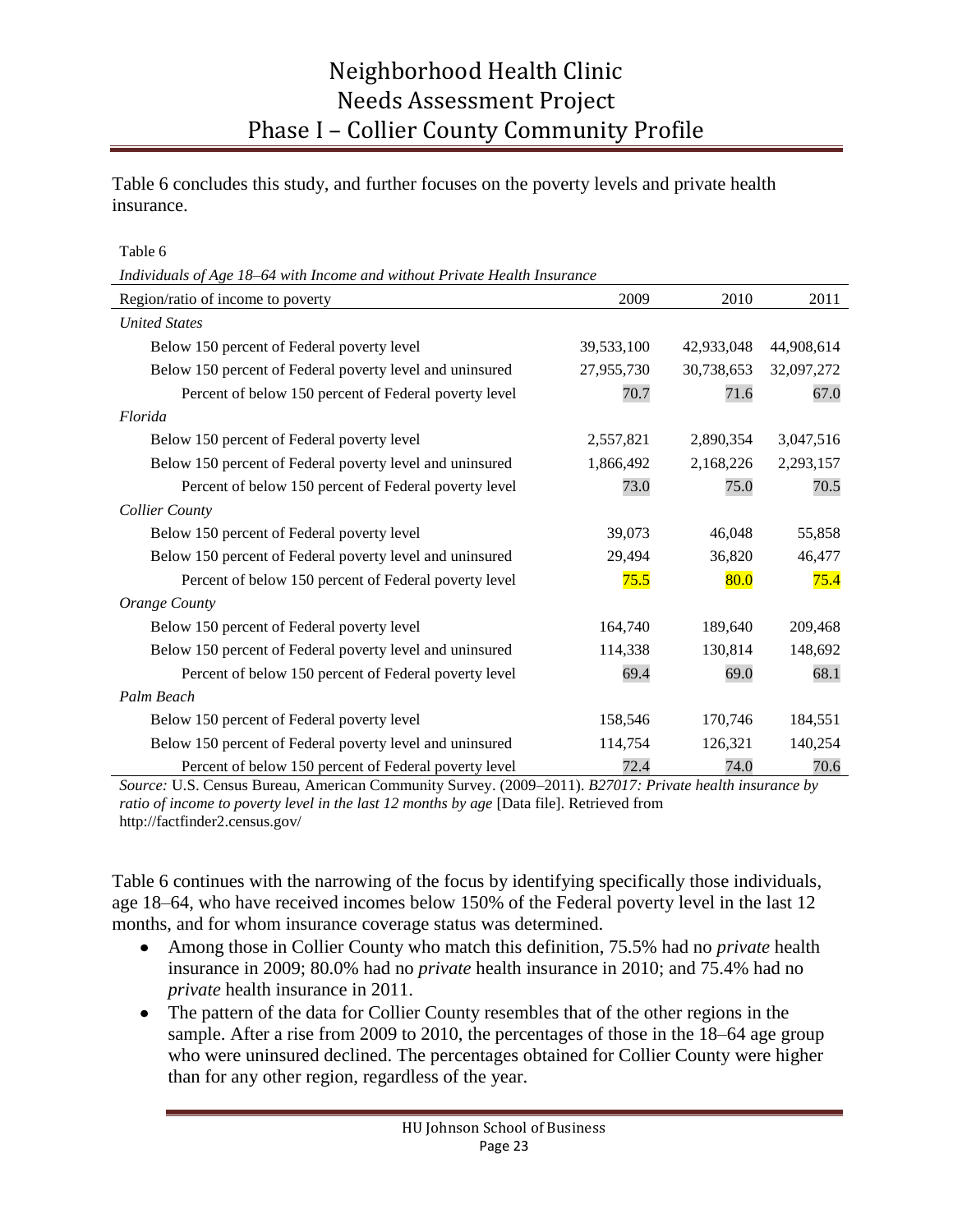### **CONCLUSION**

The six data tables, and accompanying figures, confirmed the severe poverty problems within the United States and the state of Florida. However, the data also distinguished Collier County as even more needy in some cases. Additionally, the increase in percentages of those without health insurance was significant, especially in Collier. This could be mitigated in the future when new laws requiring health insurance coverage come into effect. However, there is still a lot of unknown concerning how the new legislation will alter the status quo. Further study should be done in the future when more data is available.

The tables, taken together, also revealed a trajectory, with unmistakable footprints of a recession. Again, there were times when Collier County led the other geographic regions in severity.

Concerning the future of the economy in America, economists differ. Greg Ip (2012) of *The Economist* believes that the economy will improve, with the pace of growth above 2.5% percent and unemployment below 8% by the end of 2013 (p. 43). However, others in the same publication have a more grim picture, predicting austerity measures that will be protracted over many years ("The World in Figures," 2012, p. 115). This bodes ill for those in need of federal assistance. In a more pessimistic assessment, Bart van Ark, the chief economist of The Conference Board, predicts that, due to lasting damage left by the 2007–2009 financial crisis, ―increased unemployment rates, especially in advanced economies, are not likely to drop off quickly, which will cause many people to drop out of the formal labor market completely" (The Conference Board, 2012, p. 4).

Recent analysis by the International Monetary Fund suggests that austerity measures in Europe, similar to those likely to be implemented in the U.S., may have had a much larger negative effect on aggregate growth than was previously assumed (The Conference Board, 2012, p. 11).

Considering that economic forecasts either see very modest growth or further declines in 2013, we conclude that, under a set of certain unfavorable conditions, the situation of Collier County's uninsured poor could remain critical for a number of years. Therefore, this study supports the need and expansion of nonprofit organizations such as the Neighborhood Health Clinic in Collier County.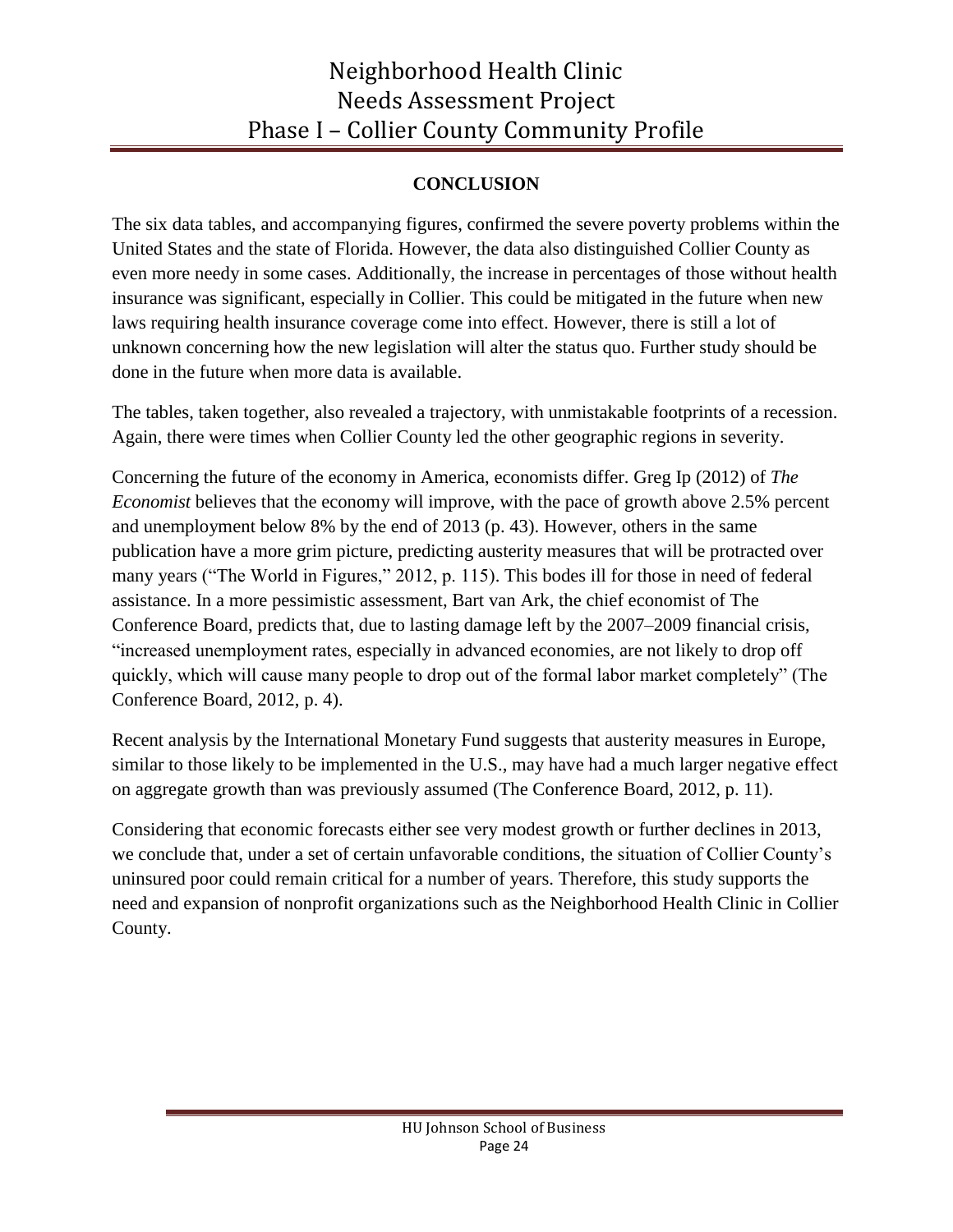### Appendix A

Table A1

*Poverty Thresholds for 2005*

|                |            | Related children under 18 years |        |        |        |        |        |        |        |               |
|----------------|------------|---------------------------------|--------|--------|--------|--------|--------|--------|--------|---------------|
| Size of family | Weighted   |                                 |        |        |        |        |        |        |        | Eight         |
| unit           | average    |                                 |        |        |        |        |        |        |        | <sub>or</sub> |
|                | thresholds | None                            | One    | Two    | Three  | Four   | Five   | Six    | Seven  | more          |
| One person     | 9,973      |                                 |        |        |        |        |        |        |        |               |
| (unrelated     |            |                                 |        |        |        |        |        |        |        |               |
| individual)    |            |                                 |        |        |        |        |        |        |        |               |
| Under 65       | 10,160     | 10,160                          |        |        |        |        |        |        |        |               |
| years          |            |                                 |        |        |        |        |        |        |        |               |
| 65 years and   | 9,367      | 9,367                           |        |        |        |        |        |        |        |               |
| over           |            |                                 |        |        |        |        |        |        |        |               |
|                |            |                                 |        |        |        |        |        |        |        |               |
| Two people     | 12,755     |                                 |        |        |        |        |        |        |        |               |
| Householder    | 13,145     | 13,078                          | 13,461 |        |        |        |        |        |        |               |
| under 65       |            |                                 |        |        |        |        |        |        |        |               |
| years          |            |                                 |        |        |        |        |        |        |        |               |
| Householder    | 11,815     | 11,805                          | 13,410 |        |        |        |        |        |        |               |
| 65 years       |            |                                 |        |        |        |        |        |        |        |               |
| and over       |            |                                 |        |        |        |        |        |        |        |               |
|                |            |                                 |        |        |        |        |        |        |        |               |
| Three people   | 15,577     | 15,277                          | 15,720 | 15,735 |        |        |        |        |        |               |
| Four people    | 19,971     | 20,144                          | 20,474 | 19,806 | 19,874 |        |        |        |        |               |
| Five people    | 23,613     | 24,293                          | 24,646 | 23,891 | 23,307 | 22,951 |        |        |        |               |
| Six people     | 26,683     | 27,941                          | 28,052 | 27,474 | 26,920 | 26,096 | 25,608 |        |        |               |
| Seven people   | 30,249     | 32,150                          | 32,350 | 31,658 | 31,176 | 30,277 | 29,229 | 28,079 |        |               |
| Eight people   | 33,610     | 35,957                          | 36,274 | 35,621 | 35,049 | 34,237 | 33,207 | 32,135 | 31,862 |               |
| Nine people or | 40,288     | 43,254                          | 43,463 | 42,885 | 42,400 | 41,603 | 40,507 | 39,515 | 39,270 | 37,757        |
| more           |            |                                 |        |        |        |        |        |        |        |               |

Source: U.S. Census Bureau. (2012, September 12). *Poverty thresholds for 2005 by size of family and number of related children under 18 years*. Retrieved from

https://www.census.gov/hhes/www/poverty/data/threshld/thresh05.html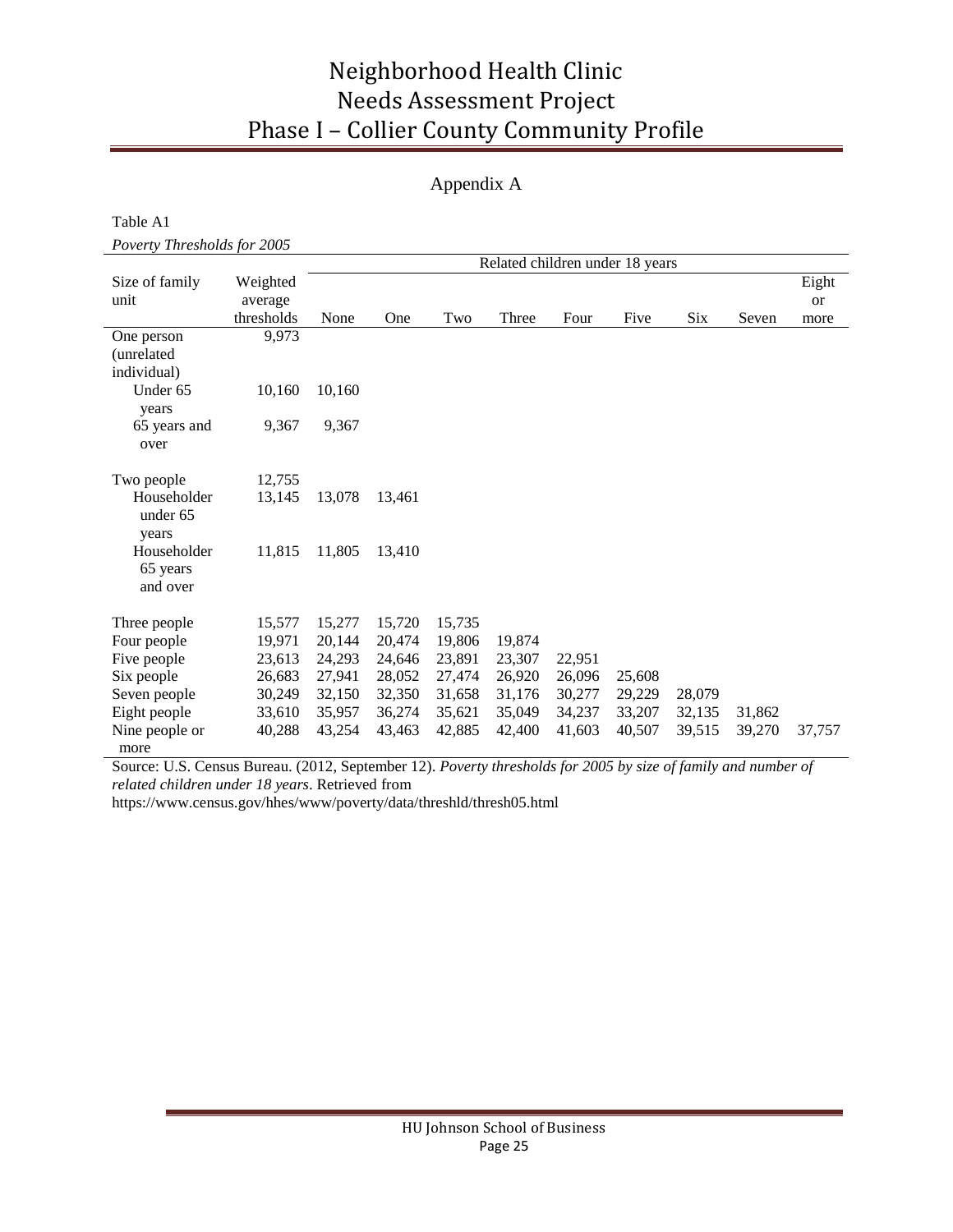Table A2

*Poverty Thresholds for 2006*

|                |            | Related children under 18 years |        |        |        |        |        |        |        |           |
|----------------|------------|---------------------------------|--------|--------|--------|--------|--------|--------|--------|-----------|
| Size of family | Weighted   |                                 |        |        |        |        |        |        |        | Eight     |
| unit           | average    |                                 |        |        |        |        |        |        |        | <b>or</b> |
|                | thresholds | None                            | One    | Two    | Three  | Four   | Five   | Six    | Seven  | more      |
| One person     | 10,294     |                                 |        |        |        |        |        |        |        |           |
| (unrelated)    |            |                                 |        |        |        |        |        |        |        |           |
| individual)    |            |                                 |        |        |        |        |        |        |        |           |
| Under 65       | 10,488     | 10,488                          |        |        |        |        |        |        |        |           |
| years          |            |                                 |        |        |        |        |        |        |        |           |
| 65 years and   | 9,669      | 9,669                           |        |        |        |        |        |        |        |           |
| over           |            |                                 |        |        |        |        |        |        |        |           |
|                |            |                                 |        |        |        |        |        |        |        |           |
| Two people     | 13,167     |                                 |        |        |        |        |        |        |        |           |
| Householder    | 13,569     | 13,500                          | 13,896 |        |        |        |        |        |        |           |
| under 65       |            |                                 |        |        |        |        |        |        |        |           |
| years          |            |                                 |        |        |        |        |        |        |        |           |
| Householder    | 12,201     | 12,186                          | 13,843 |        |        |        |        |        |        |           |
| 65 years       |            |                                 |        |        |        |        |        |        |        |           |
| and over       |            |                                 |        |        |        |        |        |        |        |           |
| Three people   | 16,079     | 15,769                          | 16,227 | 16,242 |        |        |        |        |        |           |
| Four people    | 20,614     | 20,794                          | 21,134 | 20,444 | 20,516 |        |        |        |        |           |
| Five people    | 24,382     | 25,076                          | 25,441 | 24,662 | 24,059 | 23,691 |        |        |        |           |
| Six people     | 27,560     | 28,842                          | 28,957 | 28,360 | 27,788 | 26,938 | 26,434 |        |        |           |
| Seven people   | 31,205     | 33,187                          | 33,394 | 32,680 | 32,182 | 31,254 | 30,172 | 28,985 |        |           |
| Eight people   | 34,774     | 37,117                          | 37,444 | 36,770 | 36,180 | 35,342 | 34,278 | 33,171 | 32,890 |           |
| Nine people or | 41,499     | 44,649                          | 44,865 | 44,269 | 43,768 | 42,945 | 41,813 | 40,790 | 40,536 | 38,975    |
| more           |            |                                 |        |        |        |        |        |        |        |           |

Source: U.S. Census Bureau. (2012, September 12). *Poverty thresholds for 2006 by size of family and number of related children under 18 years*. Retrieved from

https://www.census.gov/hhes/www/poverty/data/threshld/thresh06.html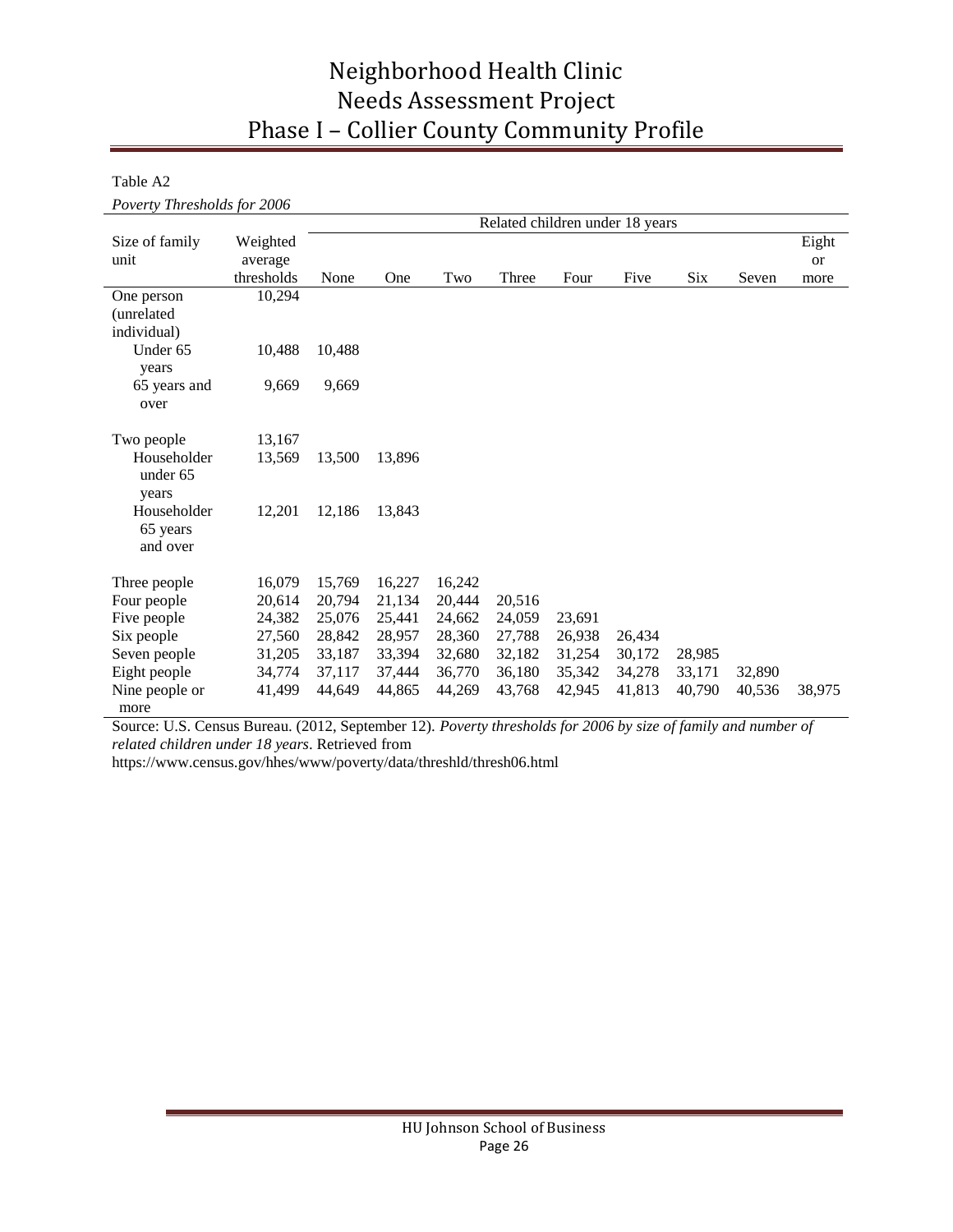Table A3

*Poverty Thresholds for 2007*

|                |            | Related children under 18 years |        |        |        |        |        |        |        |           |
|----------------|------------|---------------------------------|--------|--------|--------|--------|--------|--------|--------|-----------|
| Size of family | Weighted   |                                 |        |        |        |        |        |        |        | Eight     |
| unit           | average    |                                 |        |        |        |        |        |        |        | <b>or</b> |
|                | thresholds | None                            | One    | Two    | Three  | Four   | Five   | Six    | Seven  | more      |
| One person     | 10,590     |                                 |        |        |        |        |        |        |        |           |
| (unrelated     |            |                                 |        |        |        |        |        |        |        |           |
| individual)    |            |                                 |        |        |        |        |        |        |        |           |
| Under 65       | 10,787     | 10,787                          |        |        |        |        |        |        |        |           |
| years          |            |                                 |        |        |        |        |        |        |        |           |
| 65 years and   | 9,944      | 9,944                           |        |        |        |        |        |        |        |           |
| over           |            |                                 |        |        |        |        |        |        |        |           |
|                |            |                                 |        |        |        |        |        |        |        |           |
| Two people     | 13,540     |                                 |        |        |        |        |        |        |        |           |
| Householder    | 13,954     | 13.884                          | 14,291 |        |        |        |        |        |        |           |
| under 65       |            |                                 |        |        |        |        |        |        |        |           |
| years          |            |                                 |        |        |        |        |        |        |        |           |
| Householder    | 12,550     | 12,533                          | 14,237 |        |        |        |        |        |        |           |
| 65 years       |            |                                 |        |        |        |        |        |        |        |           |
| and over       |            |                                 |        |        |        |        |        |        |        |           |
| Three people   | 16,530     | 16,218                          | 16,689 | 16,705 |        |        |        |        |        |           |
| Four people    | 21,203     | 21,386                          | 21,736 | 21,027 | 21,100 |        |        |        |        |           |
| Five people    | 25,080     | 25,791                          | 26,166 | 25,364 | 24,744 | 24,366 |        |        |        |           |
| Six people     | 28,323     | 29,664                          | 29,782 | 29,168 | 28,579 | 27,705 | 27,187 |        |        |           |
| Seven people   | 32,233     | 34,132                          | 34,345 | 33,610 | 33,098 | 32,144 | 31,031 | 29,810 |        |           |
| Eight people   | 35,816     | 38,174                          | 38,511 | 37,818 | 37,210 | 36,348 | 35,255 | 34,116 | 33,827 |           |
| Nine people or | 42,739     | 45,921                          | 46,143 | 45,529 | 45,014 | 44,168 | 43,004 | 41,952 | 41,691 | 40,085    |
| more           |            |                                 |        |        |        |        |        |        |        |           |

Source: U.S. Census Bureau. (2012, September 12). *Poverty thresholds 2007*. Retrieved from https://www.census.gov/hhes/www/poverty/data/threshld/thresh07.html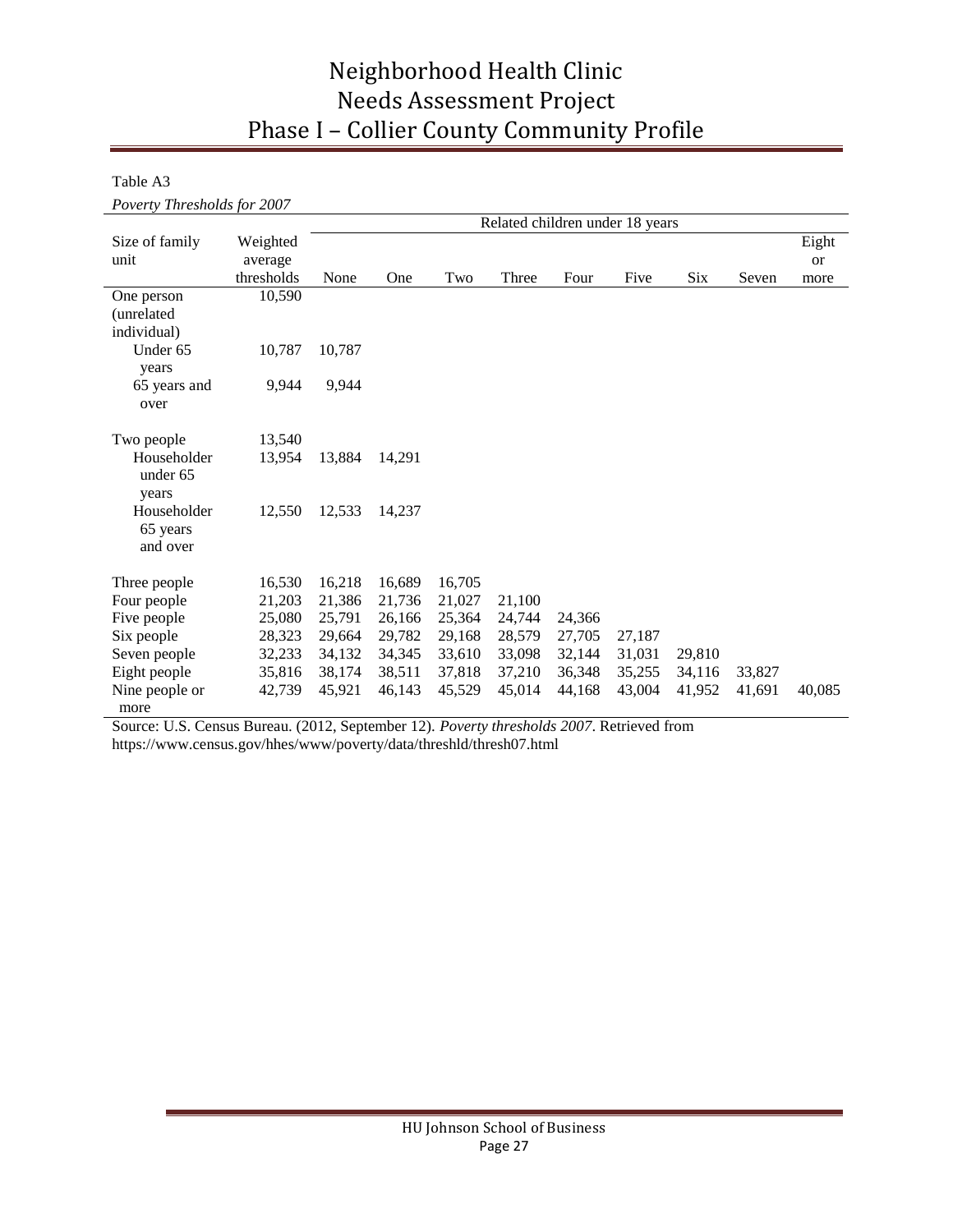Table A4

*Poverty Thresholds for 2008*

|                                     |            | Related children under 18 years |        |        |        |        |        |        |        |        |
|-------------------------------------|------------|---------------------------------|--------|--------|--------|--------|--------|--------|--------|--------|
| Size of family                      | Weighted   |                                 |        |        |        |        |        |        |        | Eight  |
| unit                                | average    |                                 |        |        |        |        |        |        |        | or     |
|                                     | thresholds | None                            | One    | Two    | Three  | Four   | Five   | Six    | Seven  | more   |
| One person                          | 10,991     |                                 |        |        |        |        |        |        |        |        |
| (unrelated                          |            |                                 |        |        |        |        |        |        |        |        |
| individual)                         |            |                                 |        |        |        |        |        |        |        |        |
| Under 65<br>years                   | 11,201     | 11,201                          |        |        |        |        |        |        |        |        |
| 65 years and<br>over                | 10,326     | 10,326                          |        |        |        |        |        |        |        |        |
|                                     |            |                                 |        |        |        |        |        |        |        |        |
| Two people                          | 14,051     |                                 |        |        |        |        |        |        |        |        |
| Householder<br>under 65<br>years    | 14,489     | 14.417                          | 14,840 |        |        |        |        |        |        |        |
| Householder<br>65 years<br>and over | 13,030     | 13,014                          | 14,784 |        |        |        |        |        |        |        |
| Three people                        | 17,163     | 16,841                          | 17,330 | 17,346 |        |        |        |        |        |        |
| Four people                         | 22,025     | 22,207                          | 22,570 | 21,834 | 21,910 |        |        |        |        |        |
| Five people                         | 26,049     | 26,781                          | 27,170 | 26,338 | 25,694 | 25,301 |        |        |        |        |
| Six people                          | 29,456     | 30,803                          | 30,925 | 30,288 | 29,677 | 28,769 | 28,230 |        |        |        |
| Seven people                        | 33,529     | 35,442                          | 35,664 | 34,901 | 34,369 | 33,379 | 32,223 | 30,955 |        |        |
| Eight people                        | 37,220     | 39,640                          | 39,990 | 39,270 | 38,639 | 37,744 | 36,608 | 35,426 | 35,125 |        |
| Nine people or                      | 44,346     | 47,684                          | 47,915 | 47,278 | 46,743 | 45,864 | 44,656 | 43,563 | 43,292 | 41,624 |
| more                                |            |                                 |        |        |        |        |        |        |        |        |

Source: U.S. Census Bureau. (2012, September 12). *Poverty thresholds 2008*. Retrieved from https://www.census.gov/hhes/www/poverty/data/threshld/thresh08.html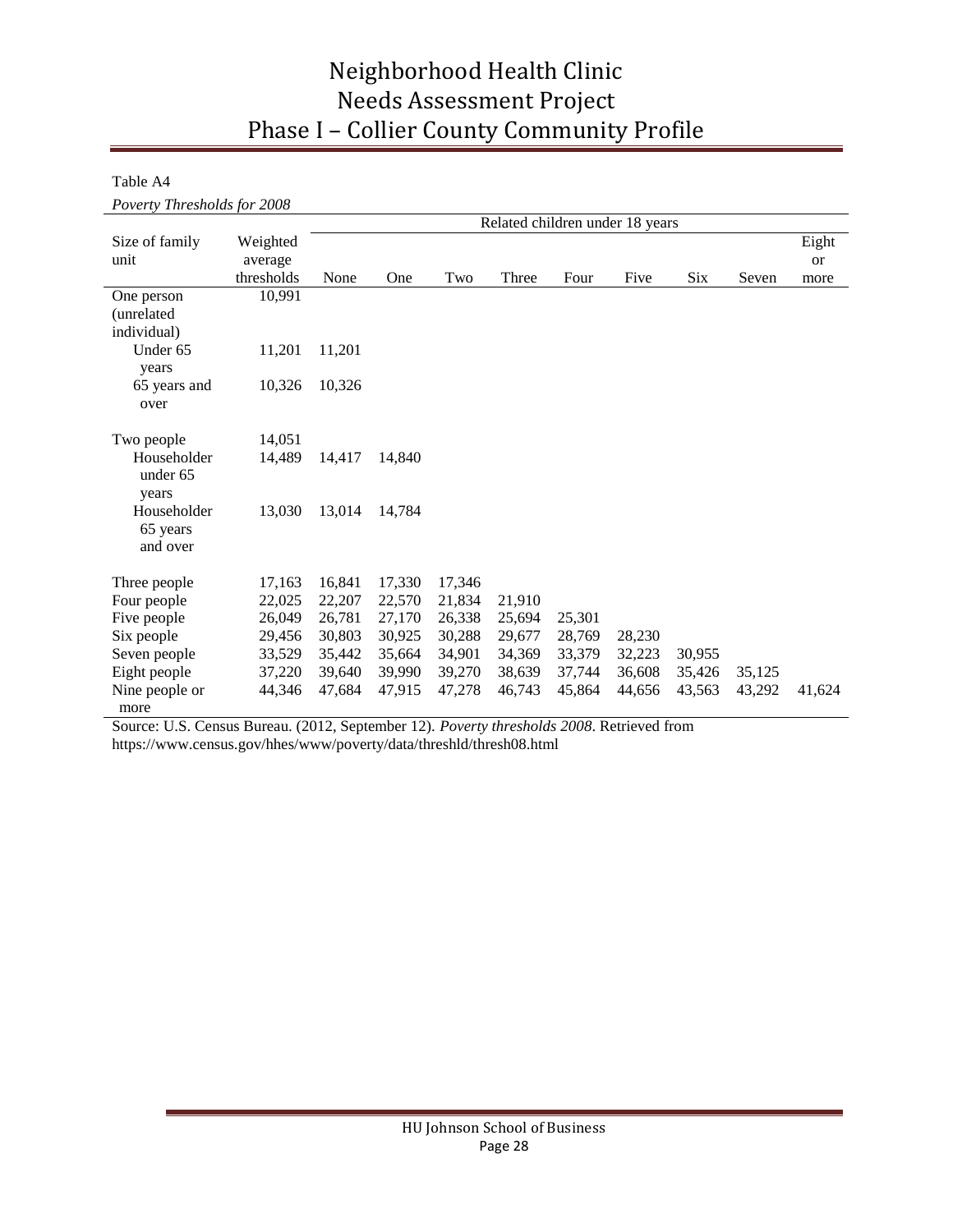Table A5

*Poverty Thresholds for 2009*

|                                     |            | Related children under 18 years |        |        |        |        |        |        |        |        |
|-------------------------------------|------------|---------------------------------|--------|--------|--------|--------|--------|--------|--------|--------|
| Size of family                      | Weighted   |                                 |        |        |        |        |        |        |        | Eight  |
| unit                                | average    |                                 |        |        |        |        |        |        |        | or     |
|                                     | thresholds | None                            | One    | Two    | Three  | Four   | Five   | Six    | Seven  | more   |
| One person                          | 10,956     |                                 |        |        |        |        |        |        |        |        |
| (unrelated                          |            |                                 |        |        |        |        |        |        |        |        |
| individual)                         |            |                                 |        |        |        |        |        |        |        |        |
| Under 65<br>years                   | 11,161     | 11,161                          |        |        |        |        |        |        |        |        |
| 65 years and                        | 10,289     | 10,289                          |        |        |        |        |        |        |        |        |
| over                                |            |                                 |        |        |        |        |        |        |        |        |
| Two people                          | 13,991     |                                 |        |        |        |        |        |        |        |        |
| Householder<br>under 65<br>years    | 14,439     | 14,366                          | 14,787 |        |        |        |        |        |        |        |
| Householder<br>65 years<br>and over | 12,982     | 12,968                          | 14,731 |        |        |        |        |        |        |        |
| Three people                        | 17,098     | 16,781                          | 17,268 | 17,285 |        |        |        |        |        |        |
| Four people                         | 21,954     | 22,128                          | 22,490 | 21,756 | 21,832 |        |        |        |        |        |
| Five people                         | 25,991     | 26,686                          | 27,074 | 26,245 | 25,603 | 25,211 |        |        |        |        |
| Six people                          | 29,405     | 30,693                          | 30,815 | 30,180 | 29,571 | 28,666 | 28,130 |        |        |        |
| Seven people                        | 33,372     | 35,316                          | 35,537 | 34,777 | 34,247 | 33,260 | 32,108 | 30,845 |        |        |
| Eight people                        | 37,252     | 39,498                          | 39,847 | 39,130 | 38,501 | 37,610 | 36,478 | 35,300 | 35,000 |        |
| Nine people or                      | 44,366     | 47,514                          | 47,744 | 47,109 | 46,576 | 45,701 | 44,497 | 43,408 | 43,138 | 41,476 |
| more                                |            |                                 |        |        |        |        |        |        |        |        |

Source: U.S. Census Bureau. (2012, September 12). *Poverty thresholds for 2009 by size of family and number of related children under 18 years*. Retrieved from

https://www.census.gov/hhes/www/poverty/data/threshld/thresh09.html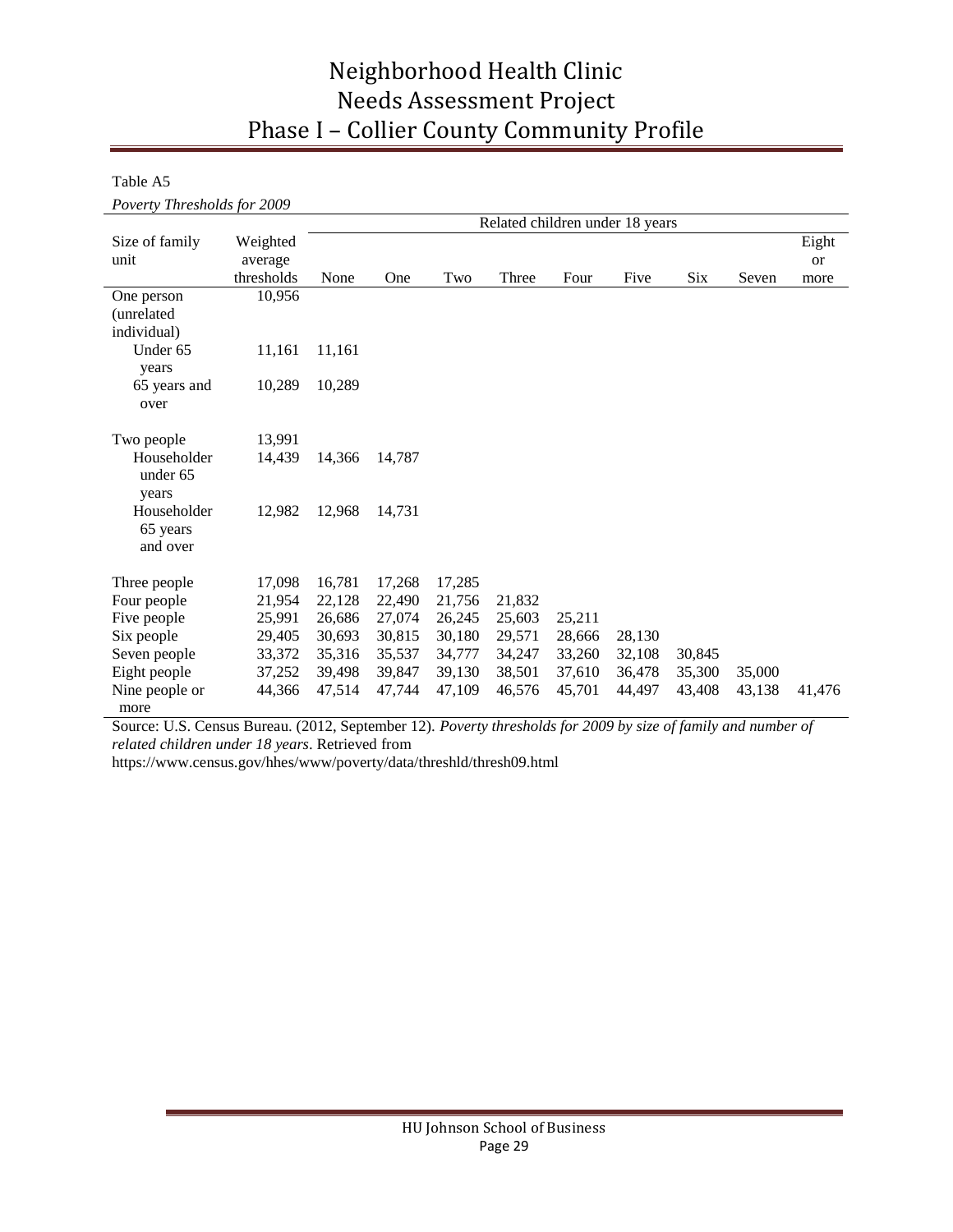Table A6

*Poverty Thresholds for 2010*

|                                     |            | Related children under 18 years |        |        |        |        |        |        |        |        |
|-------------------------------------|------------|---------------------------------|--------|--------|--------|--------|--------|--------|--------|--------|
| Size of family                      | Weighted   |                                 |        |        |        |        |        |        |        | Eight  |
| unit                                | average    |                                 |        |        |        |        |        |        |        | or     |
|                                     | thresholds | None                            | One    | Two    | Three  | Four   | Five   | Six    | Seven  | more   |
| One person                          | 11,139     |                                 |        |        |        |        |        |        |        |        |
| (unrelated                          |            |                                 |        |        |        |        |        |        |        |        |
| individual)                         |            |                                 |        |        |        |        |        |        |        |        |
| Under 65<br>years                   | 11,344     | 11,344                          |        |        |        |        |        |        |        |        |
| 65 years and<br>over                | 10,458     | 10,458                          |        |        |        |        |        |        |        |        |
|                                     |            |                                 |        |        |        |        |        |        |        |        |
| Two people                          | 14,218     |                                 |        |        |        |        |        |        |        |        |
| Householder<br>under 65<br>years    | 14,676     | 14.602                          | 15,030 |        |        |        |        |        |        |        |
| Householder<br>65 years<br>and over | 13,194     | 13,180                          | 14,973 |        |        |        |        |        |        |        |
| Three people                        | 17,374     | 17,057                          | 17,552 | 17,568 |        |        |        |        |        |        |
| Four people                         | 22,314     | 22,491                          | 22,859 | 22,113 | 22,190 |        |        |        |        |        |
| Five people                         | 26,439     | 27,123                          | 27,518 | 26,675 | 26,023 | 25,625 |        |        |        |        |
| Six people                          | 29,897     | 31,197                          | 31,320 | 30,675 | 30,056 | 29,137 | 28,591 |        |        |        |
| Seven people                        | 34,009     | 35,896                          | 36,120 | 35,347 | 34,809 | 33,805 | 32,635 | 31,351 |        |        |
| Eight people                        | 37,934     | 40,146                          | 40,501 | 39,772 | 39,133 | 38,227 | 37,076 | 35,879 | 35,575 |        |
| Nine people or                      | 45,220     | 48,293                          | 48,527 | 47,882 | 47,340 | 46,451 | 45,227 | 44,120 | 43,845 | 42,156 |
| more                                |            |                                 |        |        |        |        |        |        |        |        |

Source: U.S. Census Bureau. (2010). *Poverty thresholds for 2010 by size of family and number of related children under 18 years* [Data file]. Retrieved from https://www.census.gov/hhes/www/poverty/data/threshld/index.html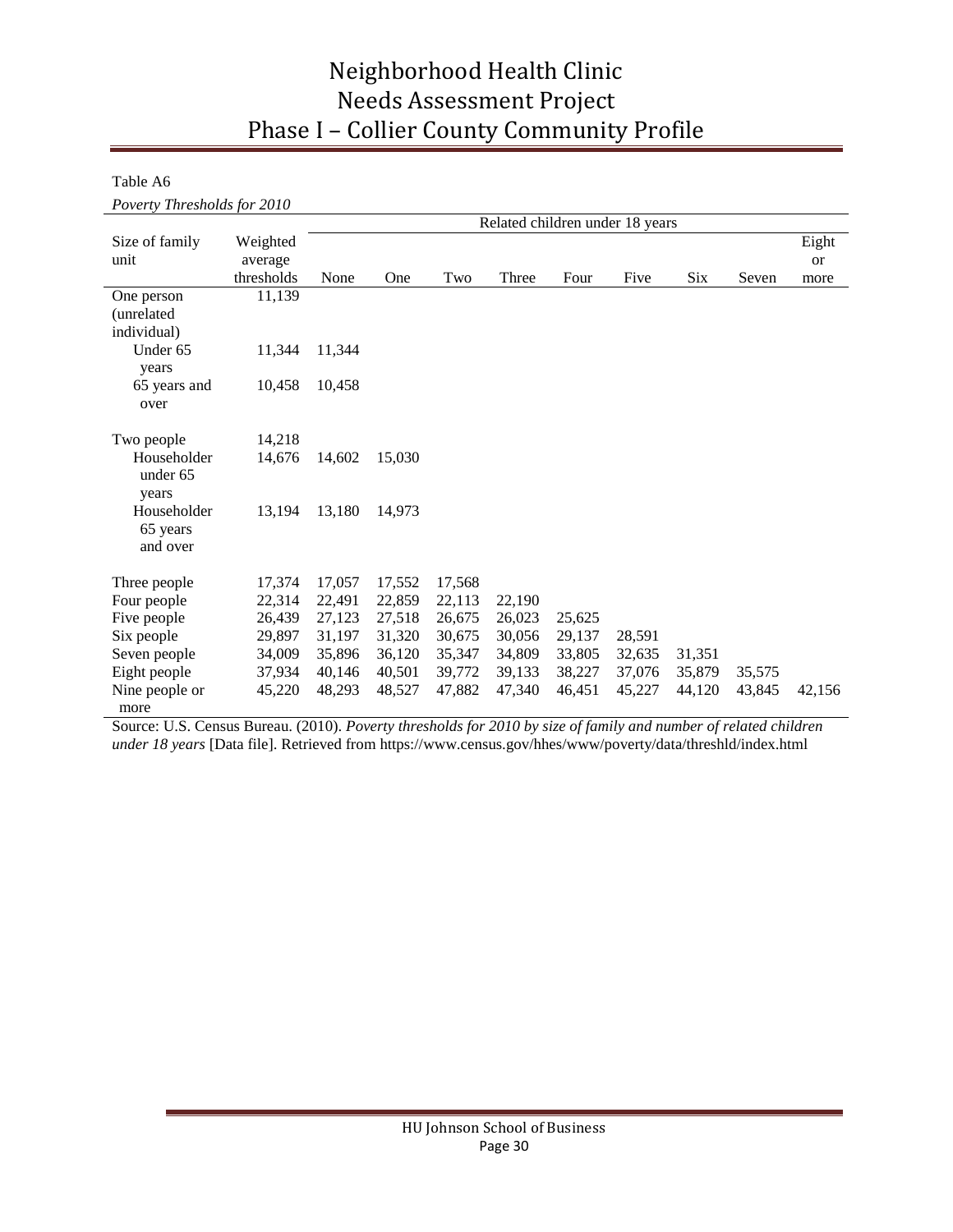Table A7

*Poverty Thresholds for 2011*

|                        |            | Related children under 18 years |        |        |        |        |        |        |        |        |
|------------------------|------------|---------------------------------|--------|--------|--------|--------|--------|--------|--------|--------|
| Size of family         | Weighted   |                                 |        |        |        |        |        |        |        | Eight  |
| unit                   | average    |                                 |        |        |        |        |        |        |        | or     |
|                        | thresholds | None                            | One    | Two    | Three  | Four   | Five   | Six    | Seven  | more   |
| One person             | 11,484     |                                 |        |        |        |        |        |        |        |        |
| (unrelated)            |            |                                 |        |        |        |        |        |        |        |        |
| individual)            |            |                                 |        |        |        |        |        |        |        |        |
| Under 65               | 11,702     | 11,702                          |        |        |        |        |        |        |        |        |
| years                  |            |                                 |        |        |        |        |        |        |        |        |
| 65 years and           | 10,788     | 10,788                          |        |        |        |        |        |        |        |        |
| over                   |            |                                 |        |        |        |        |        |        |        |        |
|                        |            |                                 |        |        |        |        |        |        |        |        |
| Two people             | 14,657     |                                 |        |        |        |        |        |        |        |        |
| Householder            | 15,139     | 15.063                          | 15,504 |        |        |        |        |        |        |        |
| under 65               |            |                                 |        |        |        |        |        |        |        |        |
| years                  |            |                                 |        |        |        |        |        |        |        |        |
| Householder            | 13,609     | 13,596                          | 15,446 |        |        |        |        |        |        |        |
| 65 years               |            |                                 |        |        |        |        |        |        |        |        |
| and over               |            |                                 |        |        |        |        |        |        |        |        |
| Three people           | 17,916     | 17,595                          | 18,106 | 18,123 |        |        |        |        |        |        |
| Four people            | 23,021     | 23,201                          | 23,581 | 22,811 | 22,891 |        |        |        |        |        |
| Five people            | 27,251     | 27,979                          | 28,386 | 27,517 | 26,844 | 26,434 |        |        |        |        |
| Six people             | 30,847     | 32,181                          | 32,309 | 31,643 | 31,005 | 30,056 | 29,494 |        |        |        |
| Seven people           | 35,085     | 37,029                          | 37,260 | 36,463 | 35,907 | 34,872 | 33,665 | 32,340 |        |        |
| Eight people           | 39,064     | 41,414                          | 41,779 | 41,027 | 40,368 | 39,433 | 38,247 | 37,011 | 36,697 |        |
|                        |            |                                 |        |        |        |        |        |        |        |        |
|                        |            |                                 |        |        |        |        |        |        |        |        |
| Nine people or<br>more | 46,572     | 49,818                          | 50,059 | 49,393 | 48,835 | 47,917 | 46,654 | 45,512 | 45,229 | 43,487 |

Source: U.S. Census Bureau. (2011). *Poverty thresholds for 2011 by size of family and number of related children under 18 years* [Data file]. Retrieved from http://www.census.gov/hhes/www/poverty/data/threshld/index.html